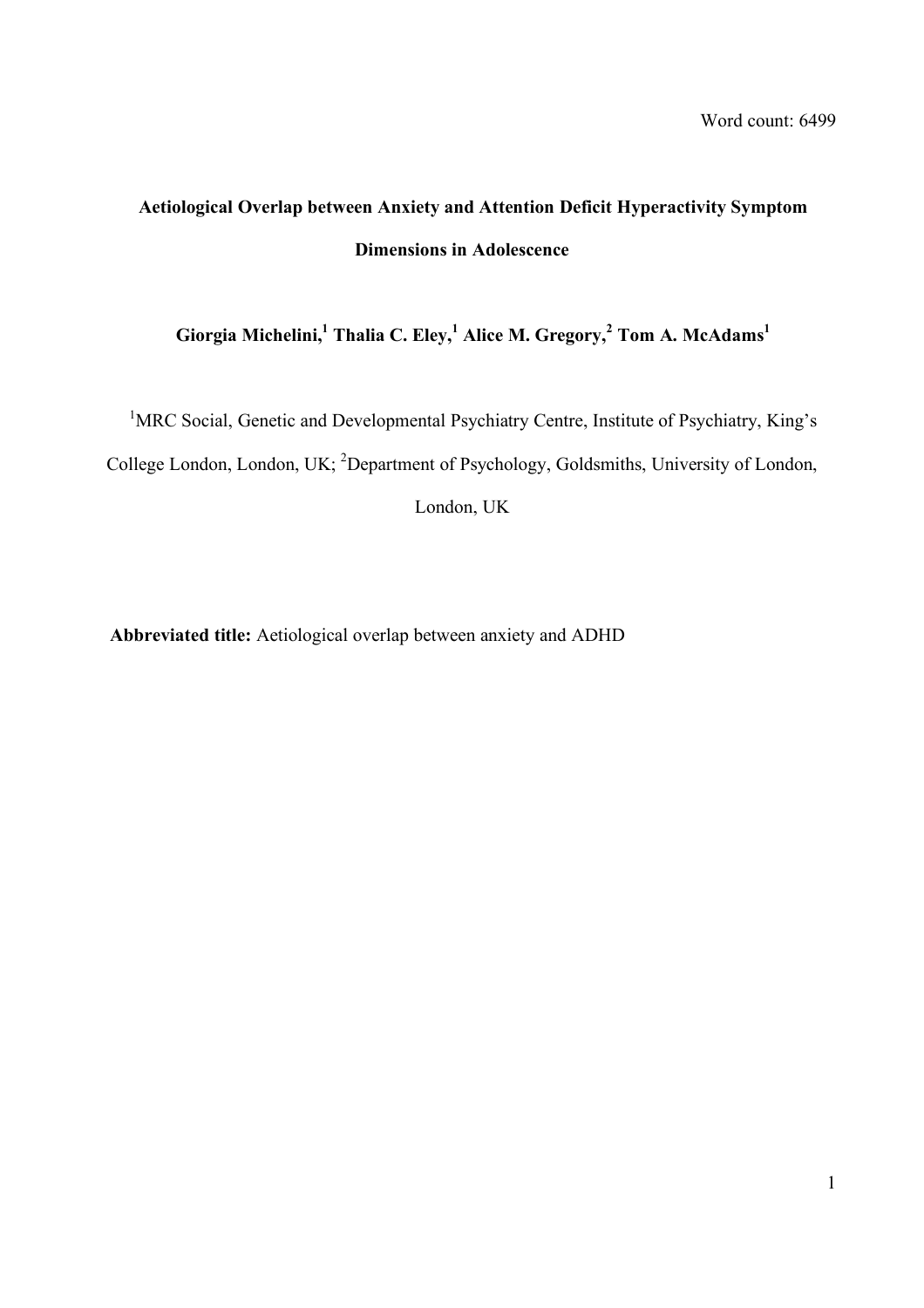#### **Abstract**

**Background:** Anxiety and attention deficit hyperactivity (ADH) problems are common in adolescence, often co-occur, and are characterised by high heterogeneity in their phenotypic expressions. Although it is known that anxiety and ADH problems correlate, the relationships between subtypes of anxiety and ADH problems have been scarcely investigated. **Methods:** Using a large population sample of adolescent twins and siblings we explored the phenotypic and aetiological association between anxiety subtypes (panic/agoraphobia, separation anxiety, social anxiety, physical injury fears, obsessive-compulsive symptoms and generalised anxiety) and the two ADH dimensions (attention problems and hyperactivity/impulsivity). Both phenotypes were assessed using self-report questionnaires. **Results:** The association between ADH problems and anxiety could be entirely attributed to attention problems, not hyperactivity/impulsivity. Most of the correlations between anxiety subtypes and attention problems showed an approximately equal role of genetic and non-shared environmental factors. **Conclusions:** The high heterogeneity within anxiety and ADH problems should be taken into account in order to better understand comorbidity between them.

**Keywords**: anxiety, ADH problems, genetics, twins, adolescence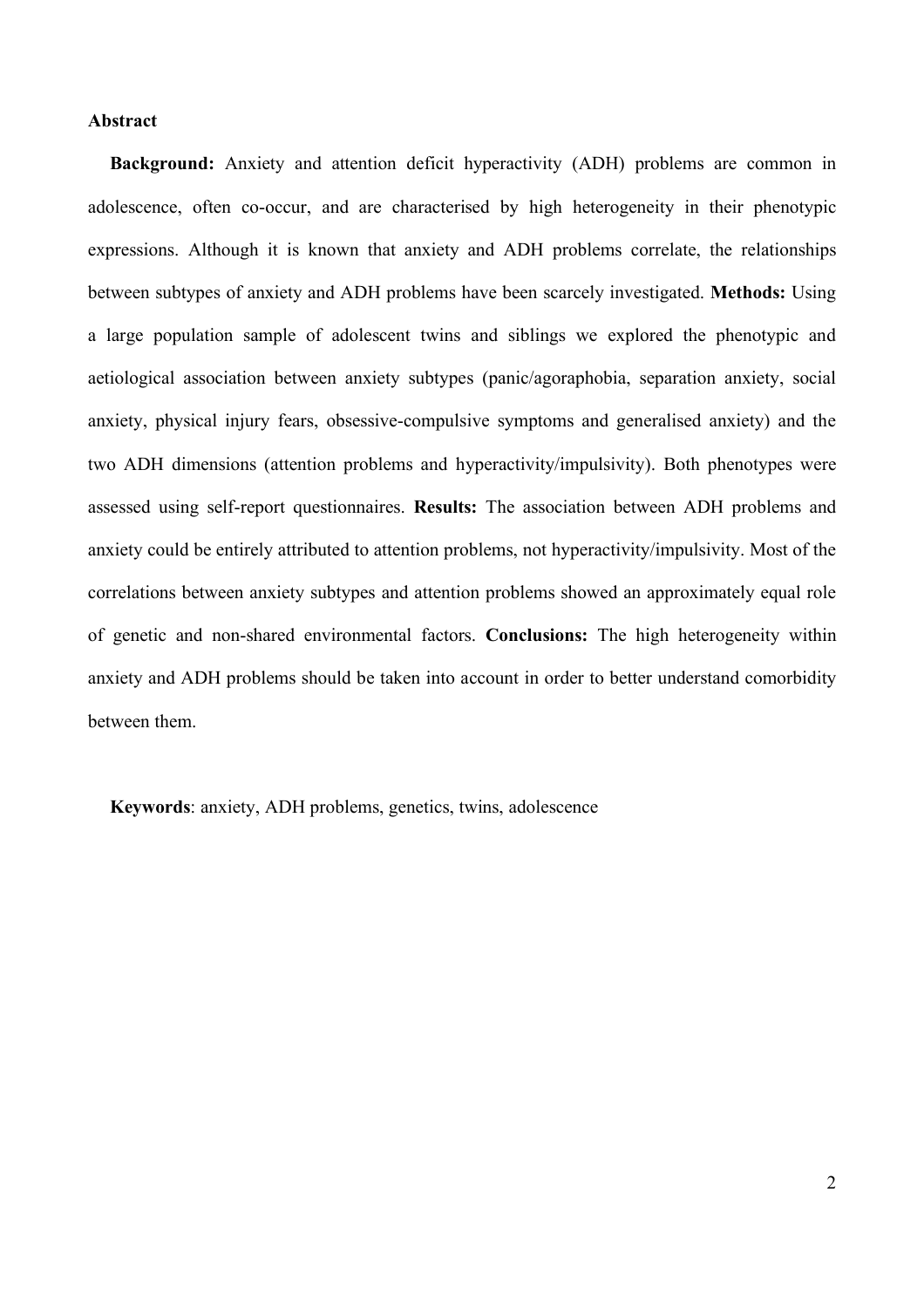Anxiety disorders and attention-deficit/hyperactivity disorder (ADHD) are among the most common psychiatric disorders (Ford, Goodman, & Meltzer, 2003; Kessler et al., 2005). Both conditions often onset in childhood or adolescence (Polanczyk et al., 2010; Ramsawh, Chavira, & Stein, 2010), show high continuity into adulthood (Gregory et al., 2007; Kieling et al., 2010), and severely impact many aspects of individual's lives (Asherson, 2005; Gregory et al., 2007).

Both anxiety disorders and ADHD frequently co-occur with other disorders. For example, anxiety is commonly associated with depression (Zavos, Rijsdijk, Gregory, & Eley, 2010) and ADHD with disruptive behaviour disorders (Biederman, Newcorn, & Sprich, 1991). Anxiety and ADHD also co-occur. Clinical and epidemiological studies report rates of co-occurrence between anxiety and ADHD as being higher than 25% (Biederman, et al., 1991; Bowen, Chavira, Bailey, Stein, & Stein, 2008).

Heterogeneity is a common feature of many psychiatric conditions (Bagdy & Juhasz, 2013), including anxiety and ADHD. Anxiety is often disaggregated into subtypes such as those included in the Spence Children's Anxiety Scale (SCAS, McLaughlin, Stewart, & Taylor, 2007; Spence, 1997): panic/agoraphobia, separation anxiety, social anxiety, physical injury fears, obsessivecompulsive symptoms and generalised anxiety. The heterogeneity of anxiety has also been highlighted in the DSM-5, by mapping anxiety subtypes onto three broad categories: anxiety disorders; obsessive-compulsive and related disorder; and trauma- and stressor-related disorders (American Psychiatric Association [APA], 2013). Twin studies, which are able to decompose covariance between traits into that attributable to genes and environment (Rijsdijk & Sham, 2002), support the notion of anxiety as a partially heterogeneous construct, demonstrating aetiological heterogeneity (as well as overlap) across anxiety (Eley et al., 2003; Lau, Gregory, Goldwin, Pine, & Eley, 2007). ADHD, although a single disorder, is defined by two core symptom dimensions of inattention and hyperactivity/impulsivity (APA, 2013). Individuals with ADHD can differ in the extent to which they display symptoms from each of these dimensions. This is reflected in the

3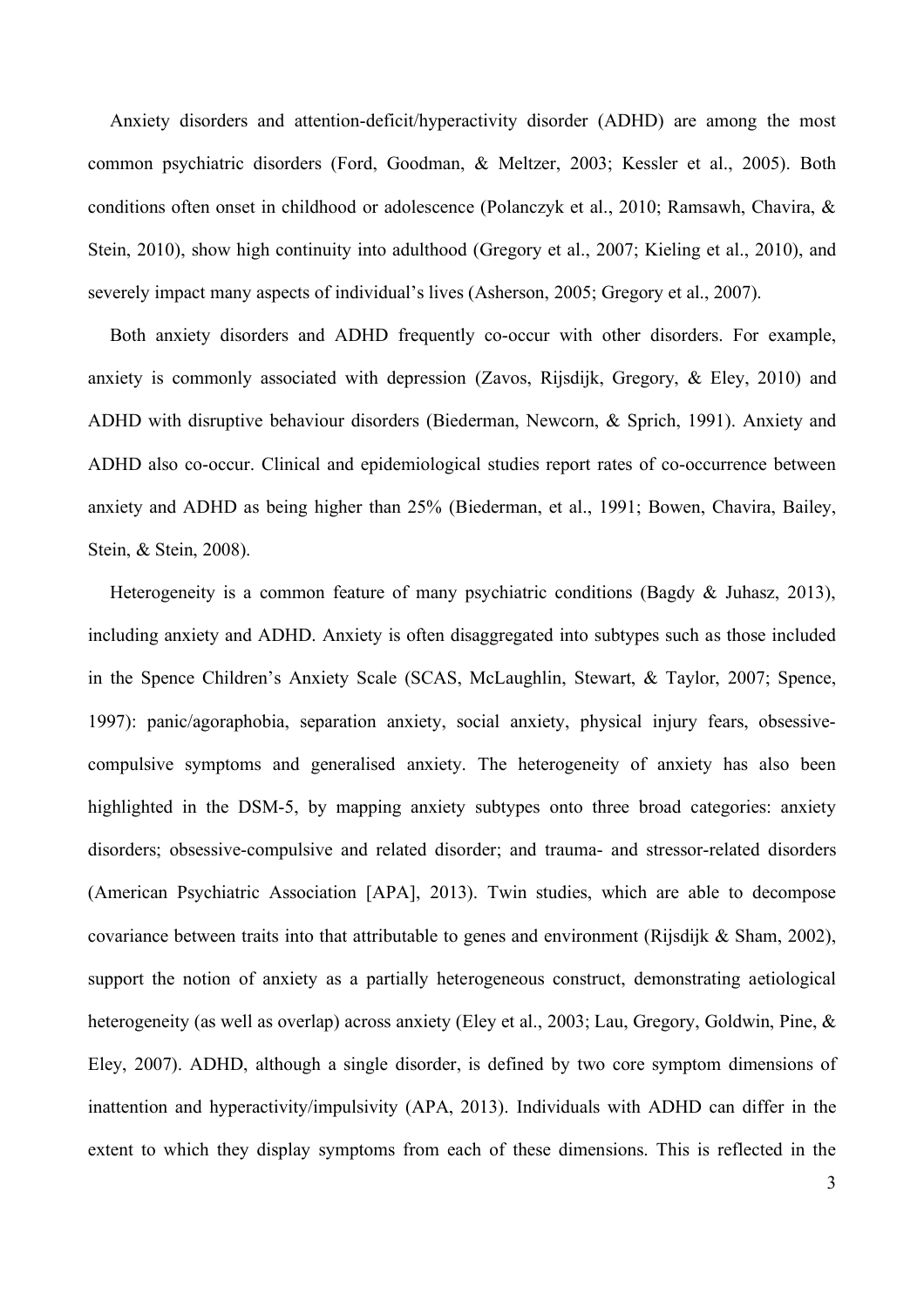DSM-5 by the definition of 3 ADHD presentations: predominantly inattentive (ADHD-I), predominantly hyperactive-impulsive (ADHD-H), and combined (ADHD-C) subtypes (APA, 2013). Twin studies report significant genetic heterogeneity, as well as genetic overlap, between attention-deficit/hyperactivity (ADH) dimensions in childhood and adolescence (Greven, Rijsdijk, & Plomin, 2011; McLoughlin, Ronald, Kuntsi, Asherson, & Plomin, 2007).

To date, few studies have explored whether inattention and hyperactivity/impulsivity may be differentially associated with anxiety. Some evidence suggests that anxiety is associated with reduced hyperactivity/impulsivity in ADHD youth (Epstein, Conners, Erhardt, March, & Swanson, 1997; Pliszka, 1992), which might suggest that co-occurrence between ADHD and anxiety is attributable to a relationship between inattention and anxiety rather than hyperactivity/impulsivity and anxiety. Furthermore, ADH dimensions may be differentially associated with anxiety subtypes (Lahey et al., 2008), with initial evidence suggesting that inattention may be more strongly linked to some forms of anxiety, such as withdrawal/social anxiety and generalised anxiety, than is hyperactivity/impulsivity (Gadow & Sprakfin, 1998; Lahey et al., 2008; Willcutt et al., 2012). One explanation for the relationship between inattention in ADHD and anxiety might be found in the role of attention in anxiety disorders (Beck & Clark, 1997). Attention biases and difficulty in switching attention from a threat stimulus to another stimulus are key elements in the aetiopathogenesis of anxiety disorders (Cisler & Koster, 2010), and might produce enhanced inattention to everyday activities in anxious individuals. However, as recently pointed out by a meta-analysis of ADH dimensions, research into the association between ADH dimensions and anxiety subtypes has so far yielded mixed results and warrants further studies (Willcutt et al., 2012). Similarly, the genetic and environmental influences on their overlap have barely been explored. Only one twin study has examined the association between attention problems and internalising problems: in a child sample, Schmitz and Mrazek (2001) found substantial genetic overlap underlying the association between attention problems and the "anxious/depressed" and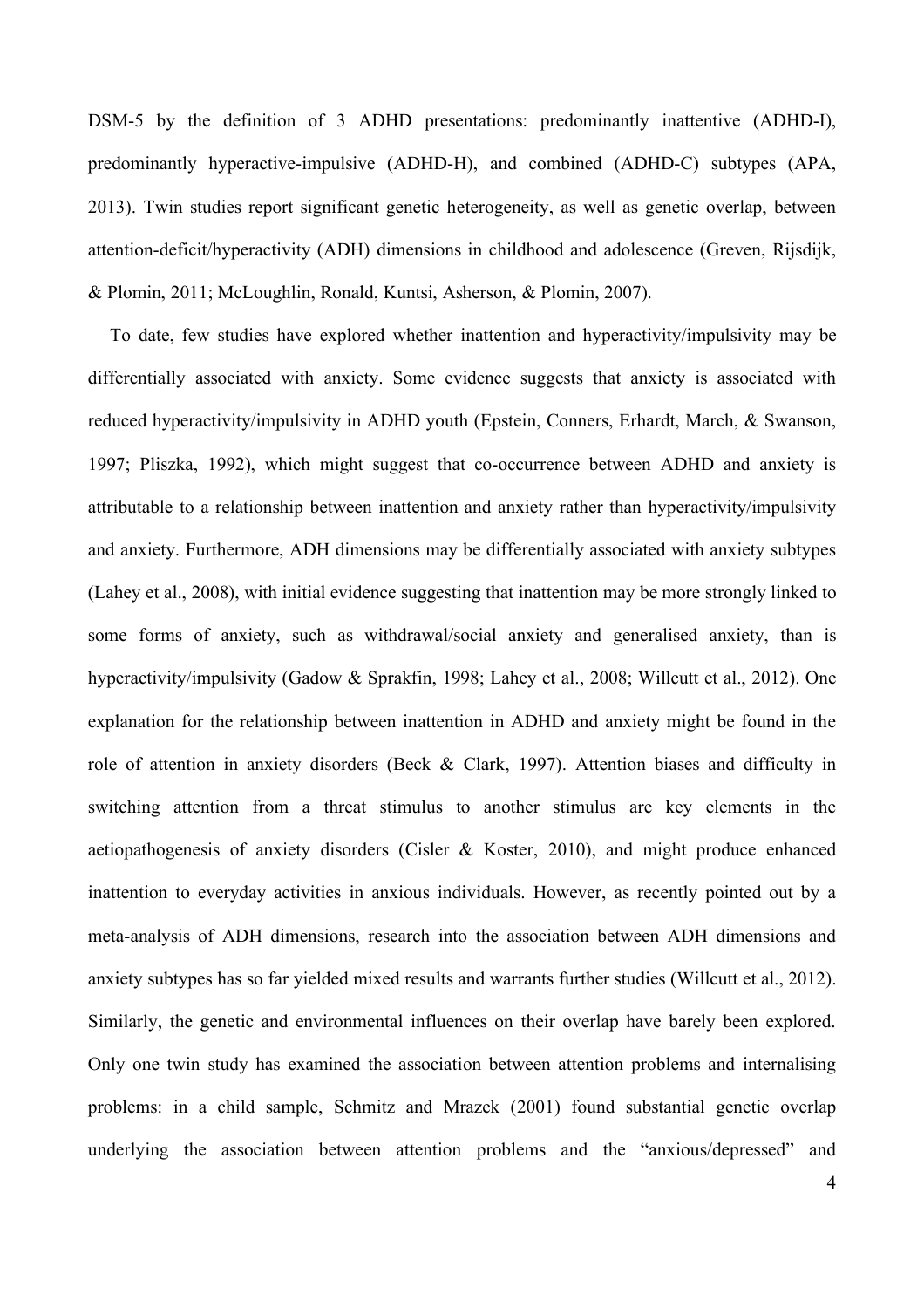"withdrawn" scales of the Child Behaviour Checklist (CBCL; Achenbach, 1991). Shared and nonshared environment correlations were moderate and small respectively. Schmitz and Mrazek (2001) did not disaggregate ADH problems and anxiety into dimensions, so it remains unclear how the heterogeneity of ADHD and/or anxiety may affect their aetiological overlap.

In the present study, we examined the association between ADH dimensions (attention problems and hyperactivity/impulsivity) and anxiety subtypes (panic/agoraphobia, separation anxiety, social anxiety, physical injury fears, obsessive-compulsive symptoms and generalised anxiety symptoms; Spence, 1997), both measured with self-report ratings in a sample of adolescent twins and siblings. Since both ADHD and many forms of anxiety are often first diagnosed during adolescence (Asherson, 2005; Gregory et al., 2007), studying their association in this developmental period is crucial. In particular, we predicted that attention problems would be more strongly associated with anxiety subtypes than would hyperactivity/impulsivity. We also aimed to estimate the extent to which associations between ADH and anxiety subtypes were due to overlapping genetic and environmental influences, and whether the nature of this overlap differed between pairs of symptoms domains.

## **Methods**

#### **Participants**

Data were drawn from the Genesis 12-19 (G1219) twin and sibling study, a longitudinal study of adolescent twins and siblings (ages 12–19 years at initial contact). This sample combines data from adolescent offspring of adults from a large-scale population based study (GENESiS study, Sham et al., 2000) with a random selection of twins born between 1985 and 1988 identified in collaboration with the UK Office of National Statistics. Full details on the G1219 sample can be found elsewhere (McAdams et al., 2013). In the G1219 sample, levels of parental education were somewhat higher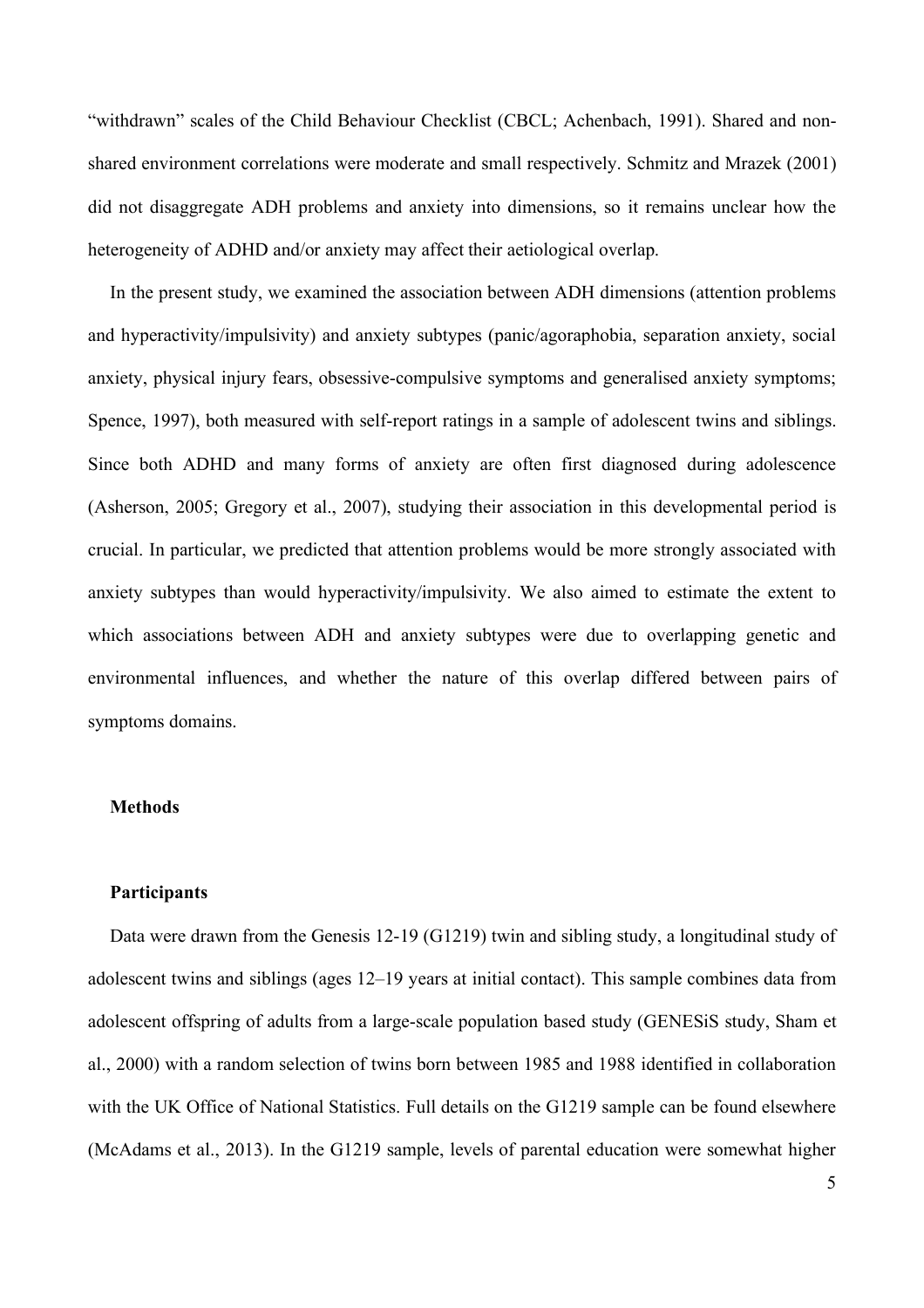(39% educated to A-level, corresponding to the highest level of school-based education in the UK, or above) than in a nationally represented sample of parents where 32% were educated to A-level or above (Meltzer, Gatward, Goodman, & Ford, 2000). We focus here on the third wave of the study (the only wave where both anxiety and ADH problems were measured).

Zygosity was established through a parental questionnaire assessing physical similarity between twins (Cohen, Dibble, Grawe, & Pollin, 1975). The present sample consisted of 88 MZ male, 134 MZ female, 64 DZ male, 130 DZ female, 214 opposite-sex DZ twin pairs and 30 male, 51 female, and 71 opposite-sex sibling pairs (n=1564). The mean age of the sample was 17 years (range 14–23, SD=1.66). All participants aged 16 and over provided informed consent. For those under 16 years, informed consent was obtained from their parents/guardians. Ethical approval for the study was granted by the Research Ethics Committee of the Institute of Psychiatry and the South London and Maudsley NHS trust.

#### **Measures**

*Anxiety*. Symptoms of anxiety were assessed using the Spence Children's Anxiety Scale (SCAS; Spence, 1997), a self-report questionnaire developed to assess anxiety symptoms in children and adolescents. The SCAS comprises 44 items measured on a four-point scale and generates six subscales: panic/agoraphobia, separation anxiety, social anxiety, physical injury fears, obsessivecompulsive symptoms and generalised anxiety symptoms. In relation to the DSM-5, most SCAS subscales reflect disorders under the "anxiety disorders" category, whereas SCAS obsessivecompulsive symptoms map onto the "obsessive-compulsive and related disorder" category. The internal consistency and the test re-test reliability of this measure are generally high (Spence, 1997). In the current study, the Cronbach's alphas of the subscales were .79 (panic/agoraphobia), .67 (separation anxiety symptoms), .76 (social anxiety), .50 (physical injury fears), .76 (obsessivecompulsive symptoms) and .78 (generalised anxiety symptoms).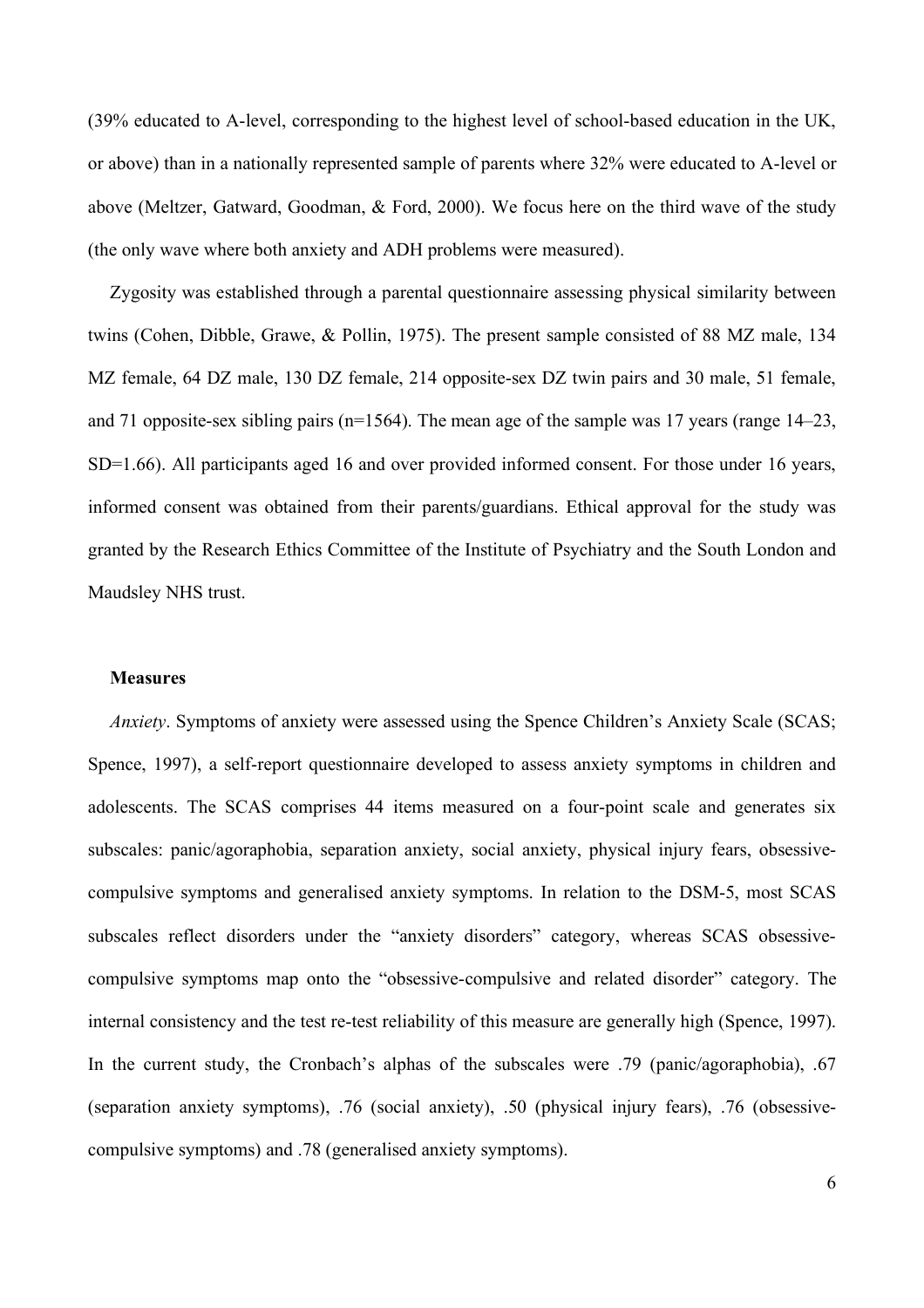*ADH problems.* The G1219 study included questionnaire items from the YSR and YASR (Achenbach, 1991). By referring to the YSR/YASR "attention problems" scales (Achenbach, 1991) and the YSR DSM-oriented ADHD scale detailed in Achenbach and Rescorla (2001), we identified the following items assessing ADH problems: "I act too young for my age", "I day-dream a lot", "I have trouble concentrating or paying attention", "I talk too much", "I am louder than others", "I have trouble sitting still", "I act without stopping to think", "I fail to finish things I should do", "My behaviour is irresponsible", "I am too dependent", "My school work or job performance is poor".

#### **Analyses**

**Derivation of attention and hyperactivity/impulsivity problems dimensions**. ADH problems were disaggregated into their symptom dimensions via an exploratory factor analysis (EFA; rotation method: varimax) of the YSR/YASR items measuring attention problems, hyperactivity and impulsivity on a random half of the sample (only one twin/sib of each pair). We employed EFA because the YSR/YASR was not specifically designed to distinguish attention from hyperactivity/impulsivity (originally there was an "attention problems" scale, but the items assessing hyperactivity and impulsivity were not included; Achenbach, 1991; Achembach & Rescorla, 2001). As hypothesised, our EFA yielded two factors with eigenvalues  $\geq$ 1, with all items (apart from the cross-loading "I act too young" and "I act without stopping to think" items) clearly loading on one of these two factors (see Appendix A1). The items loading on the first factor ("I day-dream a lot", "I have trouble concentrating or paying attention", "I fail to finish things I should do", "My behaviour is irresponsible", "I am too dependent", "My school work or job performance is poor") were consistent with the "attention problems" scale of YSR/YASR, and thus an attention problems scale summing these items was created. The items loading on the second factor ("I talk too much", "I am louder than others", "I have trouble sitting still"), all referring to symptoms of hyperactivity/impulsivity, were summed to create a hyperactivity/impulsivity scale. Cronbach's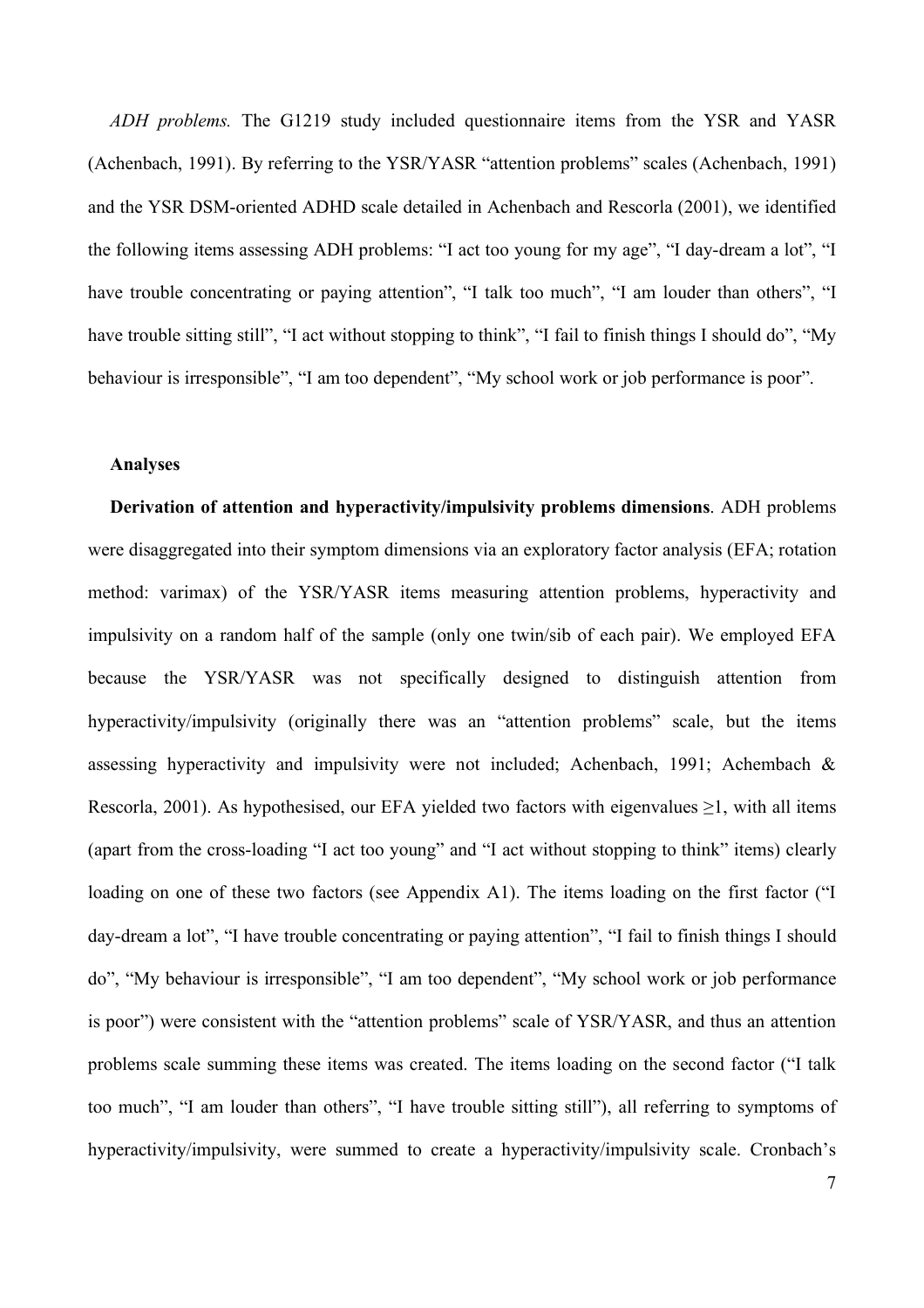alpha coefficients were .70 and .66 for attention and hyperactivity/impulsivity problems respectively.

**Phenotypic analyses**. Sex and age effects were examined with linear regression analyses in Stata version 10.0 (Stata Corporation) using the cluster command to account for the nonindependence of observations originating from within the same family (i.e., twin/sibling pairs).

To correct for positive-skewed data, all variables were transformed using the rank-based van der Waerden's transformation (Lehmann & D'Abrera, 1975). Phenotypic relationships between variables were explored using full and partial correlations with the structural-equation modelling programme OpenMx (Boker et al., 2011). First, full correlations between anxiety scales and ADH scales were run. Second, partial correlations between anxiety scales and each ADH scale (controlling for the other) were run to explore whether one of the two ADH scales specifically drove the association with anxiety. For example, when exploring the association between attention problems and panic/agoraphobia, models controlled for hyperactivity/impulsivity.

**Genetic analyses**. The twin/sibling design involves comparing correlations between MZ twins, who share all genetic effects, with those of DZ twins and siblings, who share on average 50% of their segregating genes. Phenotypic variance can then be decomposed into that attributable to additive genetic effects (A), shared environment effects (C) which make members of a twin pair similar to one another, and non-shared environment effects (E) which make members of a twin pair differ, including error.

Variables were sex- and age-regressed prior to genetic analyses as is standard practise for quantitative genetic model-fitting (McGue & Bouchard, 1984). Structural-equation models were fitted in OpenMx using maximum likelihood estimation in 8 zygosity groups (MZ male, MZ female, DZ male twins and siblings, DZ female twins and siblings, DZ opposite-sex twins and siblings). A correlated factors solution (Figure 1) was fitted to the data, which assumes that each variable has unique A, C and E influences, which correlate with the A, C and E influences affecting

8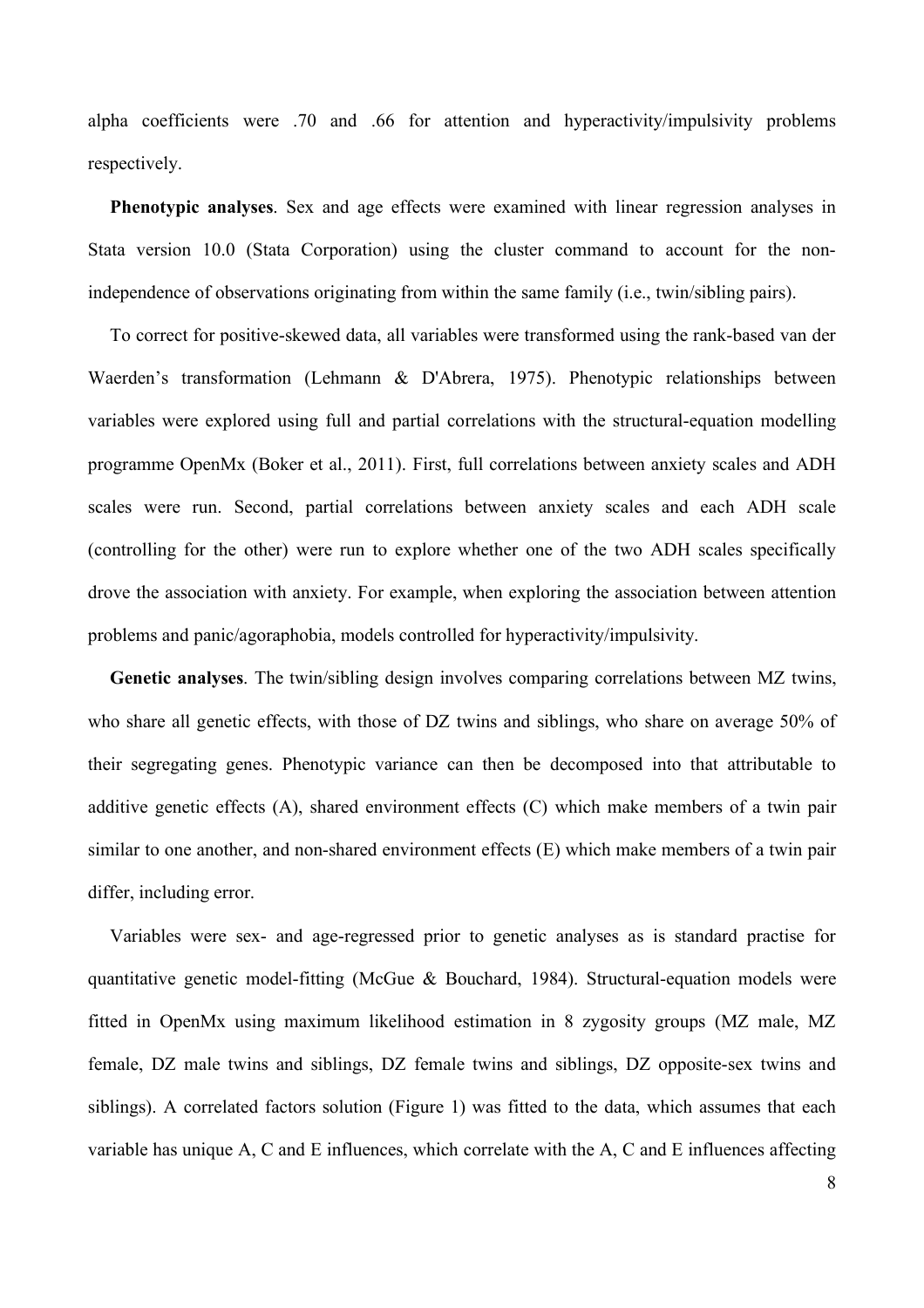other variables. Genetic, shared environmental, and non-shared environmental correlations provide an indication of the degree of overlap between aetiological influences on variables (Rijsdijk & Sham, 2002). Information about the precision of parameter estimates was obtained by likelihoodbased confidence intervals (CIs). The Akaike information criterion (AIC) and  $\chi$ 2 difference test were used to inform model fit when exploring more parsimonious models.

#### *Figure 1 about here*

### **Results**

#### **Phenotypic results**

Descriptive statistics, sex and age effects for all variables are given in Table 1. Panic/agoraphobia, separation anxiety symptoms, social anxiety, physical injury fears, generalised anxiety symptoms and hyperactivity/impulsivity were significantly higher in females than in males.

#### *Table 1 about here*

Phenotypic correlations (Table 2) showed moderate associations between anxiety subtypes and attention problems, with the exception of separation anxiety (for which the association was nonsignificant). Conversely, the correlations between anxiety subtypes and hyperactivity/impulsivity problems were all much lower, especially for social anxiety. Partial correlations between anxiety subtypes and attention problems remained moderate when controlling for hyperactivity/impulsivity (Table 2). Conversely, correlations between anxiety subtypes and hyperactivity/impulsivity became non-significant or negative when controlling for attention problems. Of note, the negative association between social anxiety and hyperactivity/impulsivity was greater in magnitude when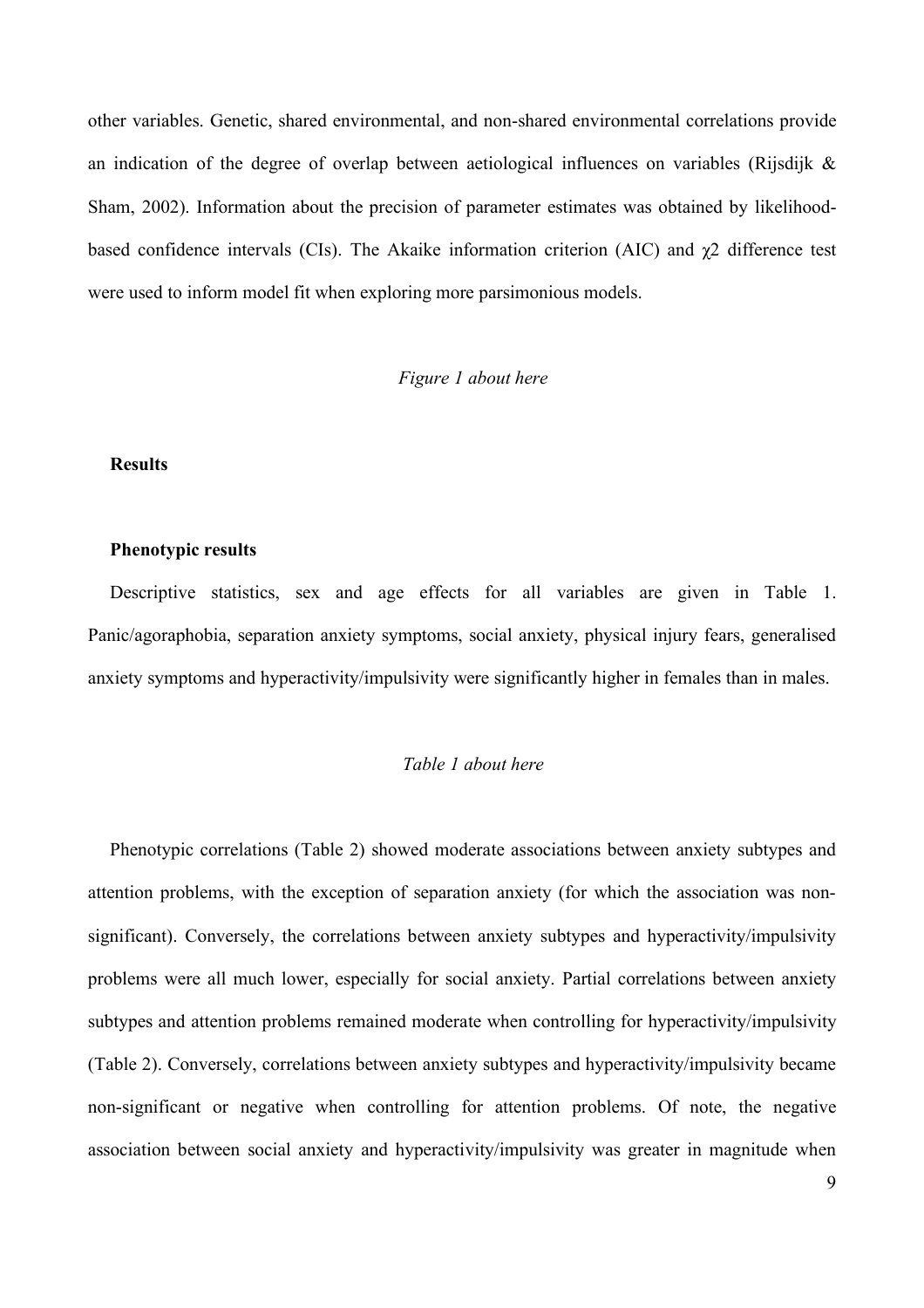controlling for attention problems. As the attention problems component appeared to be driving the relationship between ADH problems and anxiety subtypes, hyperactivity/impulsivity problems were excluded from genetic analyses. Furthermore, because separation anxiety was not associated with attention problems or hyperactivity/impulsivity problems it was also excluded from genetic analyses. Hence, multivariate genetic analyses were conducted on the relationship between attention problems and panic/agoraphobia, social anxiety, physical injury fears, obsessive-compulsive symptoms, and generalised anxiety symptoms.

#### *Table 2 about here*

#### **Genetic results**

Twin correlations are shown in Table 3. For all variables MZ correlations were higher than DZ/sibling correlations, suggesting the presence of genetic effects. Multivariate models were fitted with scalars to take into account variance differences between males and females on anxiety scales detected when running univariate models (see Appendix A2). Results of the ACE correlated factor solution showed that shared environmental influences were all non-significant, and thus were dropped. The constrained AE model was not significantly different from the full ACE model  $(\chi^2 = 23130.77, df = 9148, AIC = 4834.77)$  and provided the best fit to the data  $(\chi^2 = 23135.35, df = 9169,$ p=1.00, AIC=4797.35).

#### *Table 3 about here*

In Table 4, parameter estimates from the AE multivariate model are given. Overall, genetic variance components were moderate for all variables (.32-.45), whereas the rest of the variance was explained by non-shared environmental factors. Attention problems showed moderate-to-high genetic correlations (.45-.58) with all anxiety scales with the exception of physical injury fears, for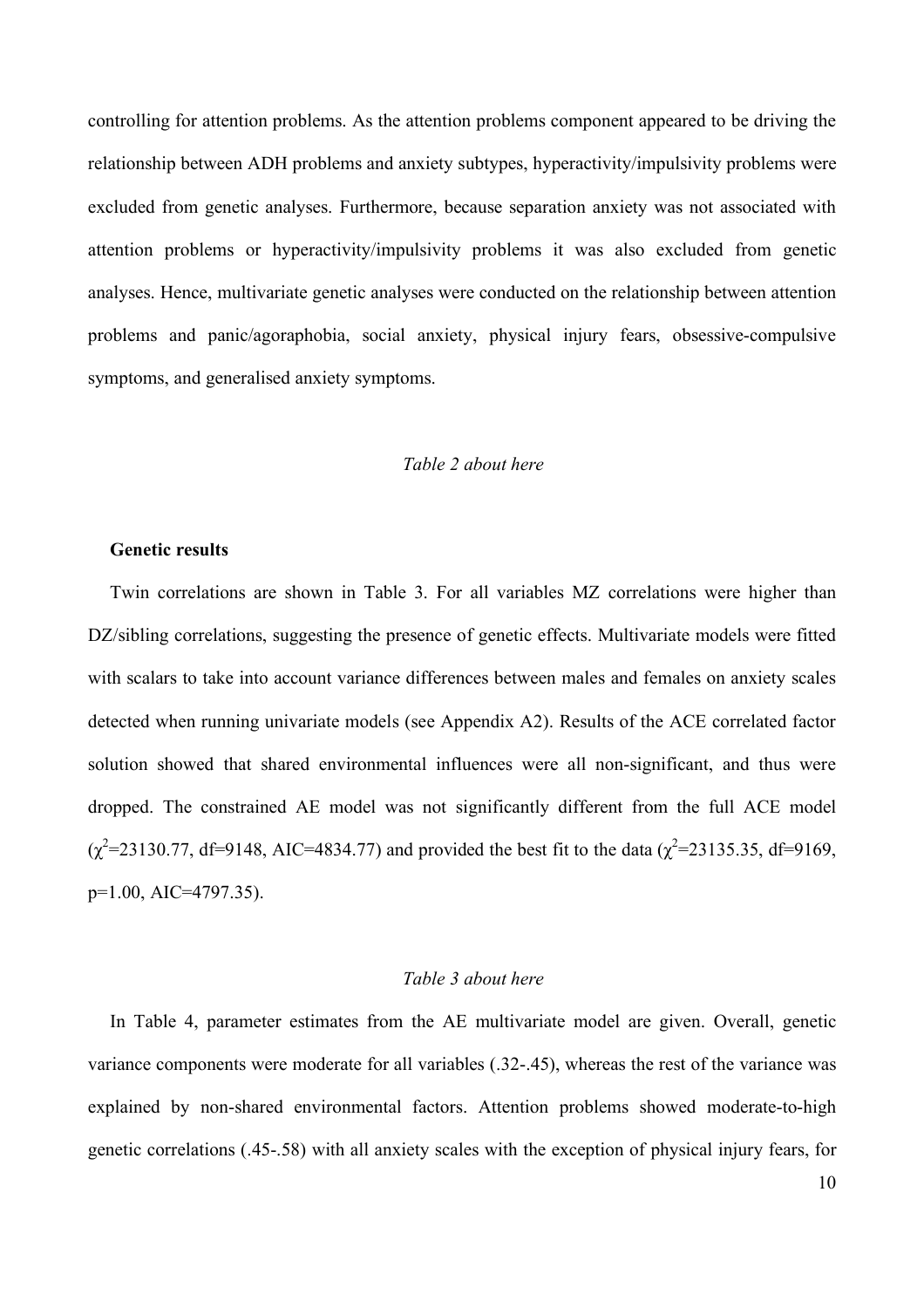which the genetic correlation was lower (.12) and not significant. Non-shared environmental correlations among anxiety subtypes and attention problems were all moderate (.21-.47). In addition, we estimated the proportion of a phenotypic correlation explained by overlapping A, C or and E by multiplying the square root of the variance component of each variable by the relevant genetic, shared environmental or non-shared environmental correlation, and then dividing this by the overall phenotypic correlation. For example, the proportion of phenotypic correlation between panic/agoraphobia and attention problems explained by A was calculated as  $(\sqrt{.32^* \cdot 53^* \sqrt{.45}})/.39$ . Half or more of the phenotypic correlations between anxiety subtypes and attention problems were attributable to genetic influences (.50-.58), except for the association between physical injury fears and attention problems, which was explained to a greater extent (.78) by overlapping non-shared environmental influences.

#### *Table 4 about here*

#### **Discussion**

The present study adds to our understanding of the relationship between anxiety and ADHD in two novel ways. First, by disaggregating these phenotypes into subtypes, we found that associations between anxiety subtypes and ADH dimensions were attributable to attention problems, and not to hyperactivity/impulsivity. Second, by examining the aetiological architecture of significant phenotypic associations, we showed that aetiological overlap between attention problems and anxiety subtypes involved both genetic and non-shared environmental influences, although patterns varied between pairs of symptoms<sup>1</sup>.

 $\frac{1}{1}$ <sup>1</sup> The overlap between anxiety subtypes was not the focus of this study and is not therefore discussed in detail. Phenotypic and genetic overlap between anxiety subtypes in this sample are described elsewhere (Lau et al., 2007; Waszczuk, Zavos, Gregory, & Eley, 2014)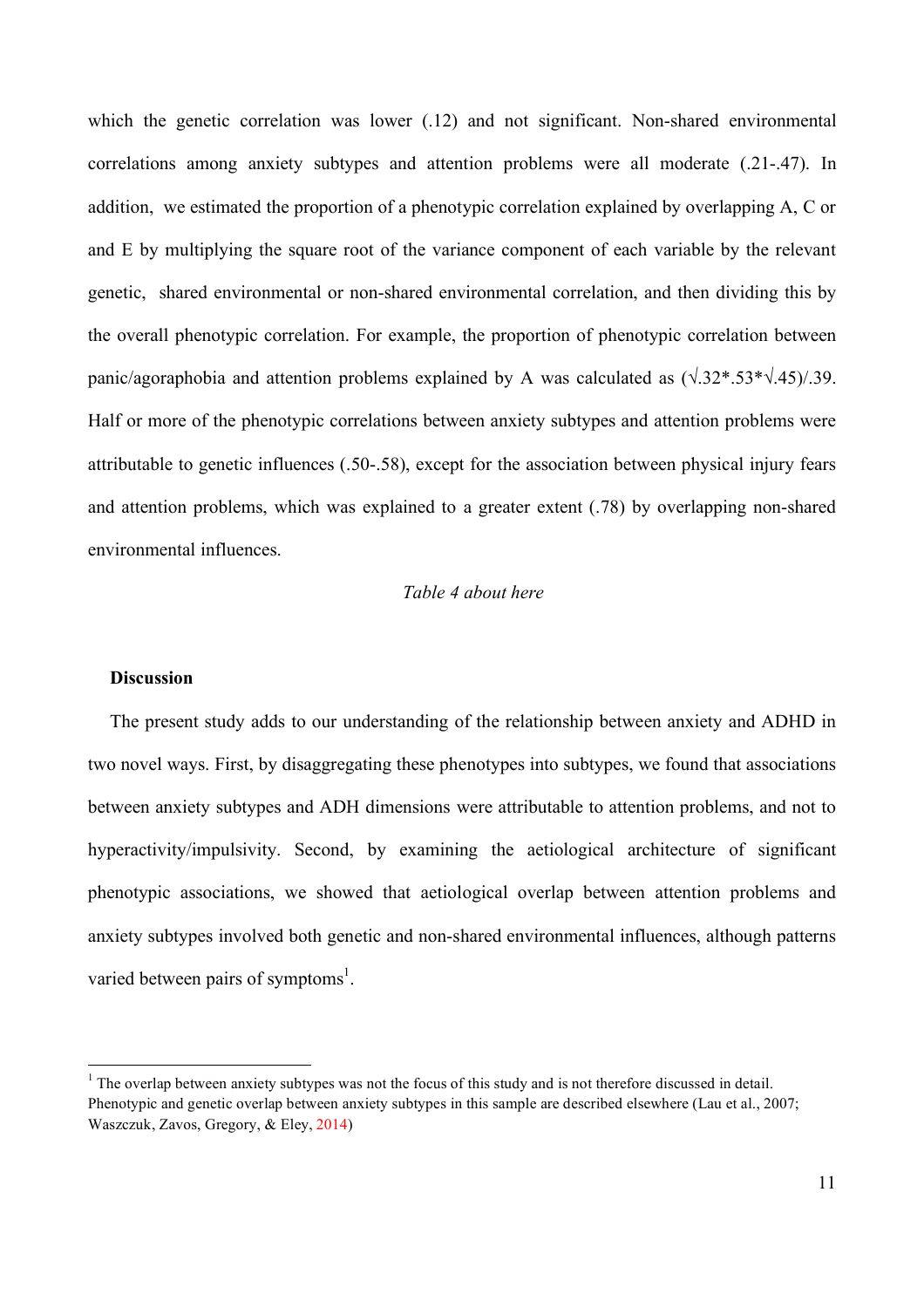A number of previous studies, using both clinical and population-based samples, have reported an association between anxiety and ADHD (Biederman et al., 1991; Bowen et al., 2008). However, the phenotypic relationships between different dimensions of ADH symptoms and anxiety have been scarcely explored. In our study, separating the two ADH dimensions, we found moderate associations between attention problems and the majority of anxiety subtypes, whereas the associations between hyperactivity/impulsivity and anxiety subtypes were predominantly small and/or negligible. This would suggest that the association between anxiety and ADH problems is driven by the association between anxiety and attention problems, but not hyperactivity/impulsivity. Of note, partial correlations showed that social anxiety had a significant negative correlation with hyperactivity/impulsivity but not with attention problems. This may indicate that the social anxiety subtype selectively inhibits symptoms of hyperactivity/impulsivity only (and/or vice-versa), or that shared aetiological factors have an effect on both conditions (twin correlations and genetic modelfitting analyses on this association are reported in Appendices A3 and A4 respectively). This finding is consistent with data from studies reporting that anxiety is associated with a suppression of hyperactive behaviour, but not inattention, in ADHD youth (Epstein et al., 1997; Pliszka, 1992).

Attention problems were moderately associated with panic/agoraphobia, social anxiety, obsessive-compulsive symptoms and generalised anxiety, whereas the association with physical injury fears was weaker and that with separation anxiety non-significant. This is partially consistent with a previous study on a clinical sample of children with ADHD, which found that the anxiety diagnoses most often co-occurring with ADHD were generalised anxiety disorder, specific phobias, obsessive-compulsive disorder, social anxiety and separation anxiety disorder (Vance, Harris, Boots, Talbot, & Karamitsios, 2003). In the current study, separation anxiety symptoms were not associated with ADH dimensions. This may reflect the mean age of our late adolescent sample, given that separation anxiety is typically recognised as a disorder of childhood (Beesdo, Knappe, & Pine, 2009; Lewinsohn, Holm-Denoma, Small, Seeley, & Joiner, 2008). Overall, phenotypic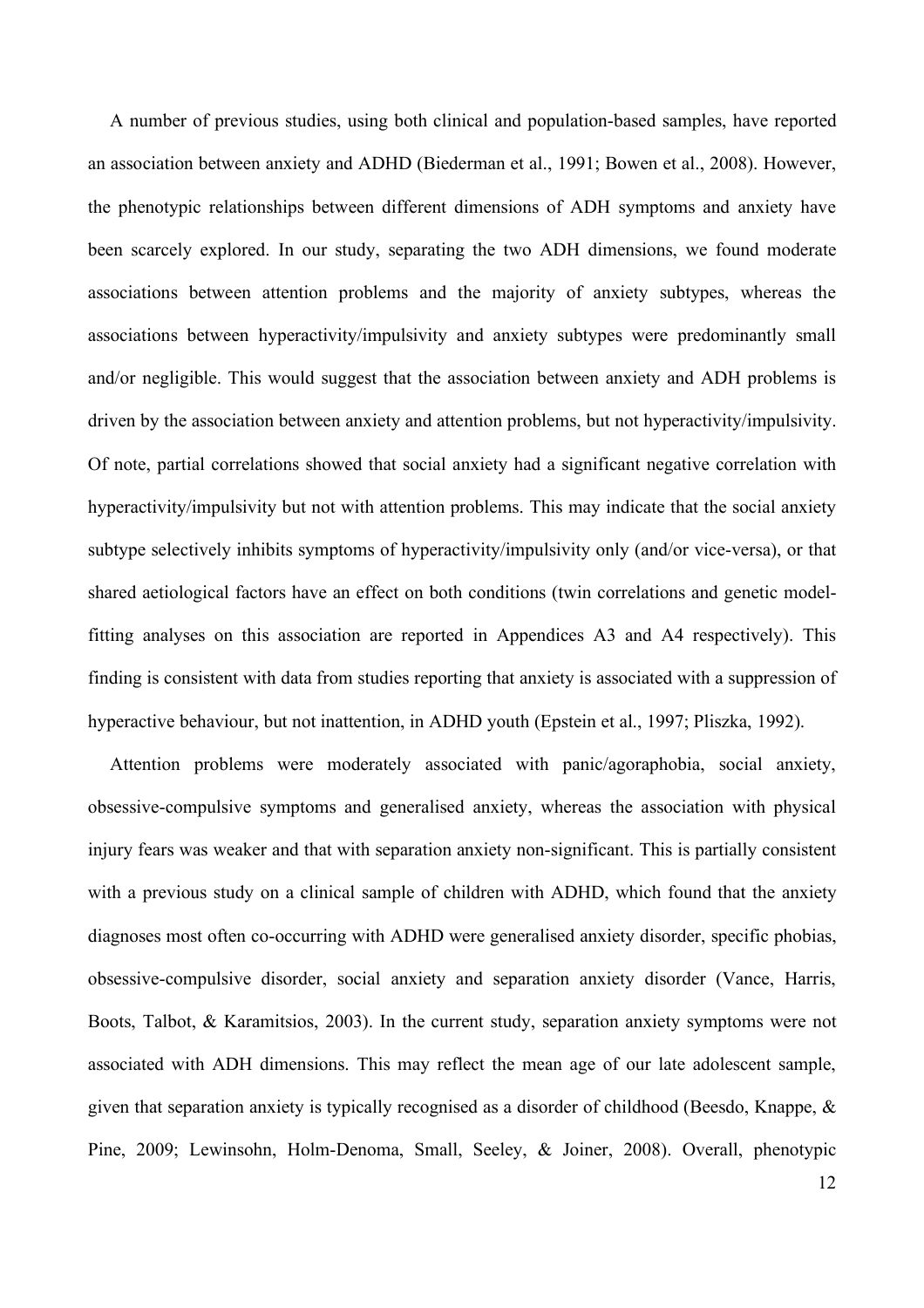findings may be interpreted in light of the cognitive profiles of inattentive and anxious individuals. Anxiety is characterised by enhanced levels of attention towards threat stimuli (Beck & Clark, 1997), which leads to reduced attentional resources for other stimuli (Cisler & Koster, 2010). For example, the focus of attention in individuals with high levels of panic/agoraphobia may be shifted towards their physical symptoms and the worry of future panic attacks, which may in turn result in attention deficits in everyday tasks. Similar reasoning might be applied to other anxiety subtypes, whereby anxious people experience attention problems as a consequence of their attention biases towards threat stimuli.

In the present study, genetic influences on each variable were slightly lower than environmental effects. For anxiety, this pattern fits with the results in line with the findings of previous studies (Eley et al., 2003Ogliari et al., 2010). Conversely, the heritability of attention problems is typically reported as being higher than we report - in the region of .70 (Greven et al., 2011; McLoughlin et al., 2007; Moruzzi, Rijsdijk, Battaglia, 2014; Schmitz & Mrazek, 2001). However, where most twin studies examining ADH problems have used parent-report measures on younger participants, in our late adolescent sample we have used self-report, which frequently results in lower heritability estimates when compared to those derived from parent ratings (Chang, Lichtenstein, Asherson, & Larsson, 2013; Merwood at el., 2013). As such, our lower heritability estimate should not be viewed as unusual and indeed aligns with other studies using self-report measures (Chang et al., 2013; Larsson et al., 2013; Merwood at el., 2013).

Prior to our study, only a few researchers had examined the aetiological overlap underlying the association between anxiety and ADH problems, and none had considered their heterogeneity. Genes and the non-shared environment, but not the shared environment, were found to play a significant role in the covariation between variables. With the exception of physical injury fears, genetic correlations between anxiety symptoms and attention problems were around .50. These estimates are lower than those found in the only previous twin study in the literature (Schmitz &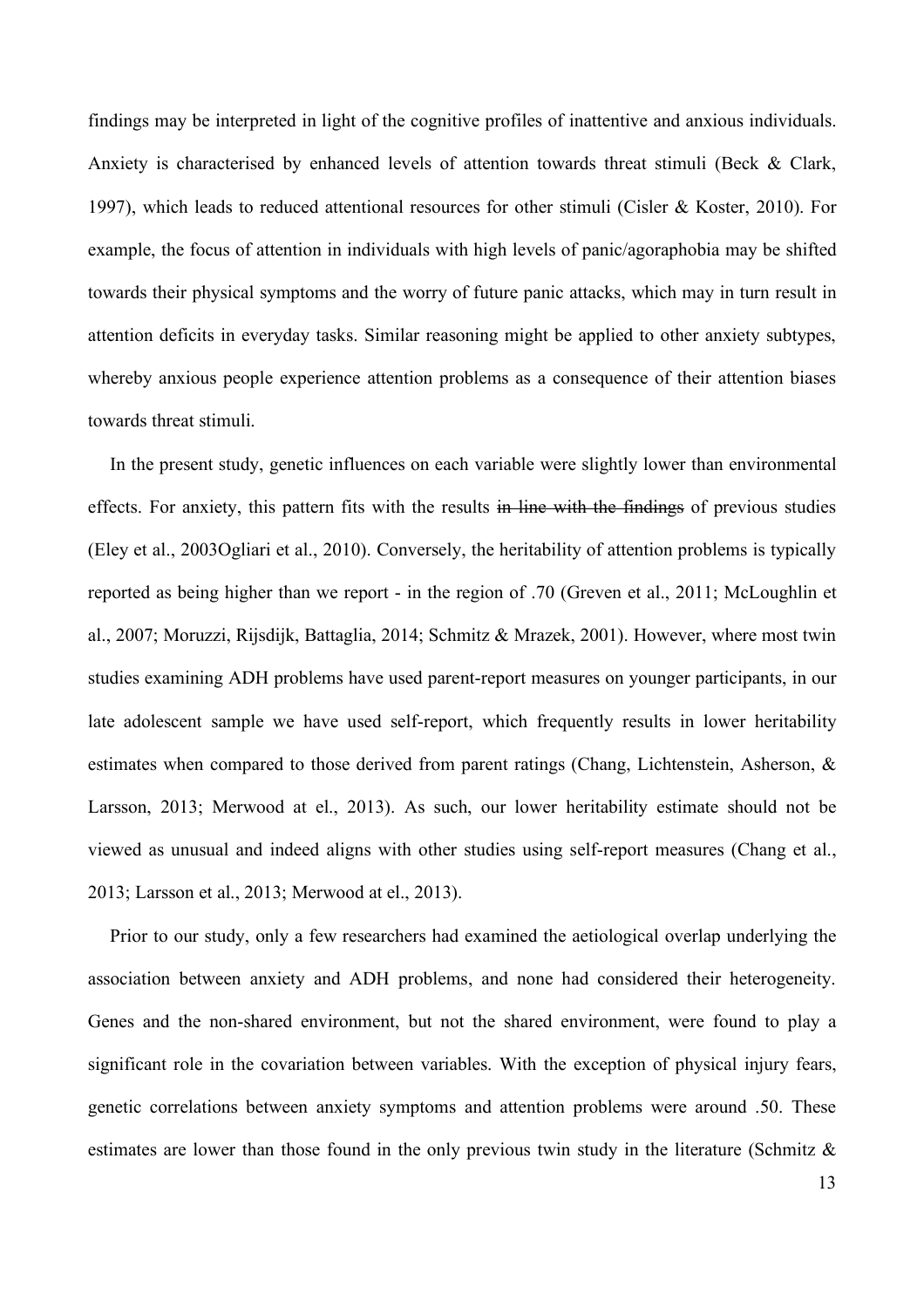Mrazek, 2001) exploring the association of attention problems and CBCL internalising scales in a small sample of children aged 4-11 (.71 with "anxious/depressed" and .79 with "withdrawn" scales). The lower genetic correlations may be due to the different age range covered by our adolescent sample compared to this previous study. Alternatively, our use of self-report measures, as opposed to Schmitz & Mrazek's use of parent-report measures, may explain the difference. Further studies are research is needed to clarify this issue.

With the exception of the relationship between physical injury fears and attention problems, phenotypic correlations between anxiety subtypes and attention problems were approximately 50% attributable to genetic overlap. These results contrast somewhat with the observation that the nonshared environment accounted for more variance in our variables than did genetic factors. This pattern of results, whereby unique variance in phenotypes is predominantly of nonshared environmental origin, whereas covariance between them is genetic, aligns with the idea that the relationship between disorders might be attributable to common genes, while differences are attributable to environmental factors (Eley, 1997; Kovas & Plomin, 2006). The only anxiety subtype showing a different pattern of results was physical injury fears, for which relationships with other anxiety subtypes and attention problems were primarily explained by overlap in non-shared environment influences. This is consistent with previous studies showing that the genetic aetiology of specific phobias might be distinct from that of other anxiety disorders (Hettema, Prescott, Myers, Neale, & Kendler, 2005; Kendler, Prescott, Myers, & Neale, 2003). There results highlight that Ffuture evaluations of the phenotypic and aetiological association between adolescent anxiety and ADH problems should therefore take into account their symptom dimensions, as has been previously argued with respect to child anxiety (Eley et al., 2003).

The genetically-informative sample and the distinction between subtypes of anxiety and ADHD dimensions are clear strengths of the current study. However, some limitations should be acknowledged. Self-report questionnaires were used, which may only partially capture the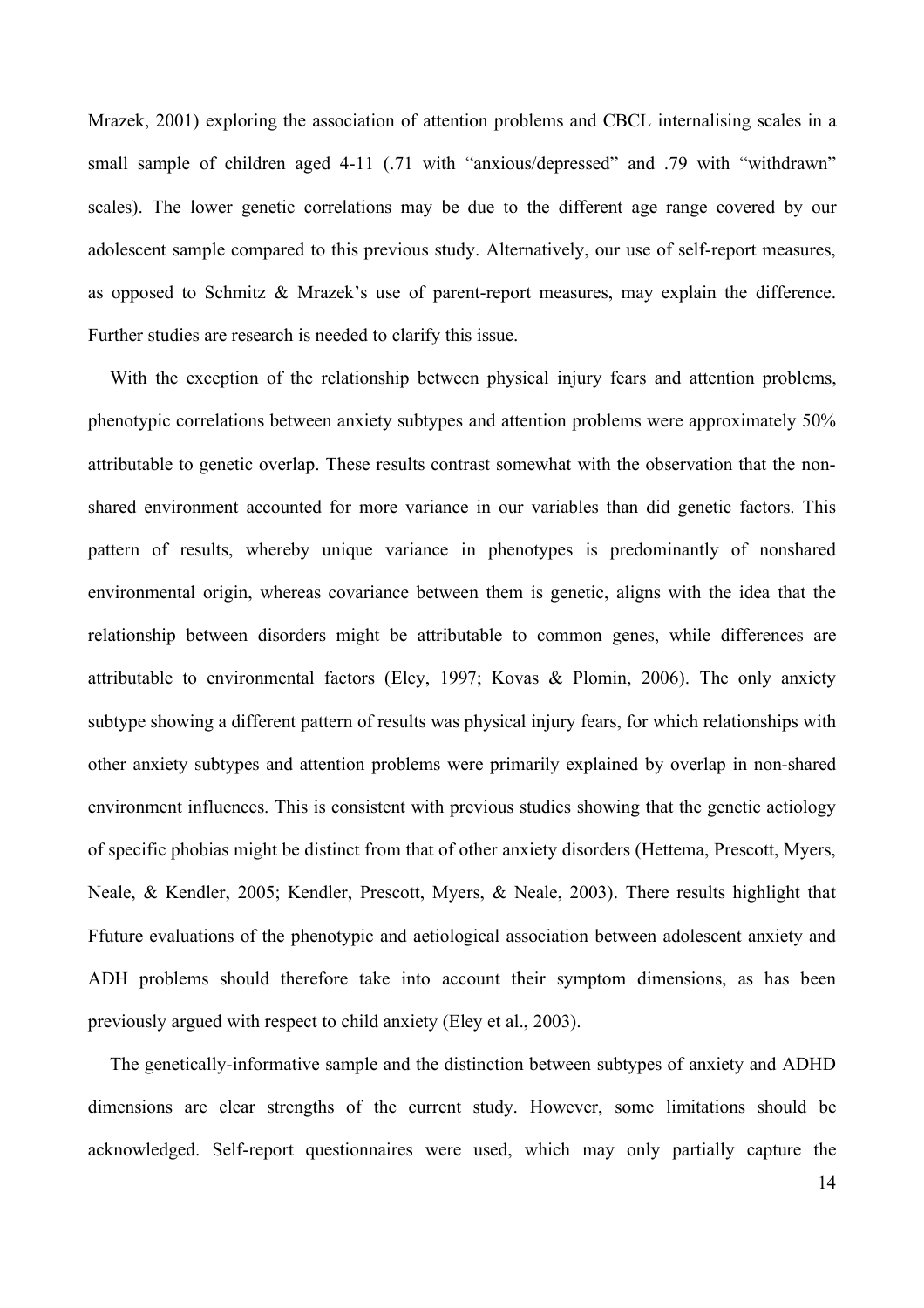complexity of anxiety and ADH problems. Additionally, both ADH dimension derived with the factor analysis (6 for attention problems, 3 for hyperactivity/impulsivity) consisted of fewer items than those included for each ADHD dimension included in DSM-5 (APA, 2013). Although Cronbach's alphas demonstrated acceptable levels of internal validity, the low number of items may have prevented a thorough measure of ADH problems, and affected the pattern of phenotypic and genetic relationship with anxiety. Also, since this is a general population sample, results may not generalise to more severe or "clinical" individuals. However, it has been shown that heritability estimates obtained using dichotomous measures of psychiatric disorders are comparable to those obtained using continuous, normally distributed measures of psychopathology (Larsson, Anckarsater, Rastam, Chang, & Lichtenstein, 2012; Plomin, Haworth, & Davis, 2009). As such, there is no clear evidence to suggest our findings would not generalise to studies using psychiatric diagnoses of ADHD and anxiety disorders.

#### **Conclusions**

Our results show that the associations between anxiety and ADH dimensions are likely to be primarily due to an association between anxiety and attention problems, rather than between anxiety and hyperactivity/impulsivity. Additionally, exploring the aetiological sources of associations, we found that these relationships were explained by shared genetic and non-shared environmental factors. Our findings suggest that future studies of psychiatric comorbidity should disaggregate anxiety and ADH problems into their subtypes, taking into account the phenotypic and aetiological heterogeneity within each disorder (e.g., ADHD) and broad disorder categories (e.g., anxiety disorders). More generally, it is clear that the study of anxiety and ADHD comorbidity is complex and warrants further research. Given that anxiety and ADH problems frequently co-occur, and that this comorbidity is partly explained by genes and partly by environmental factors, future studies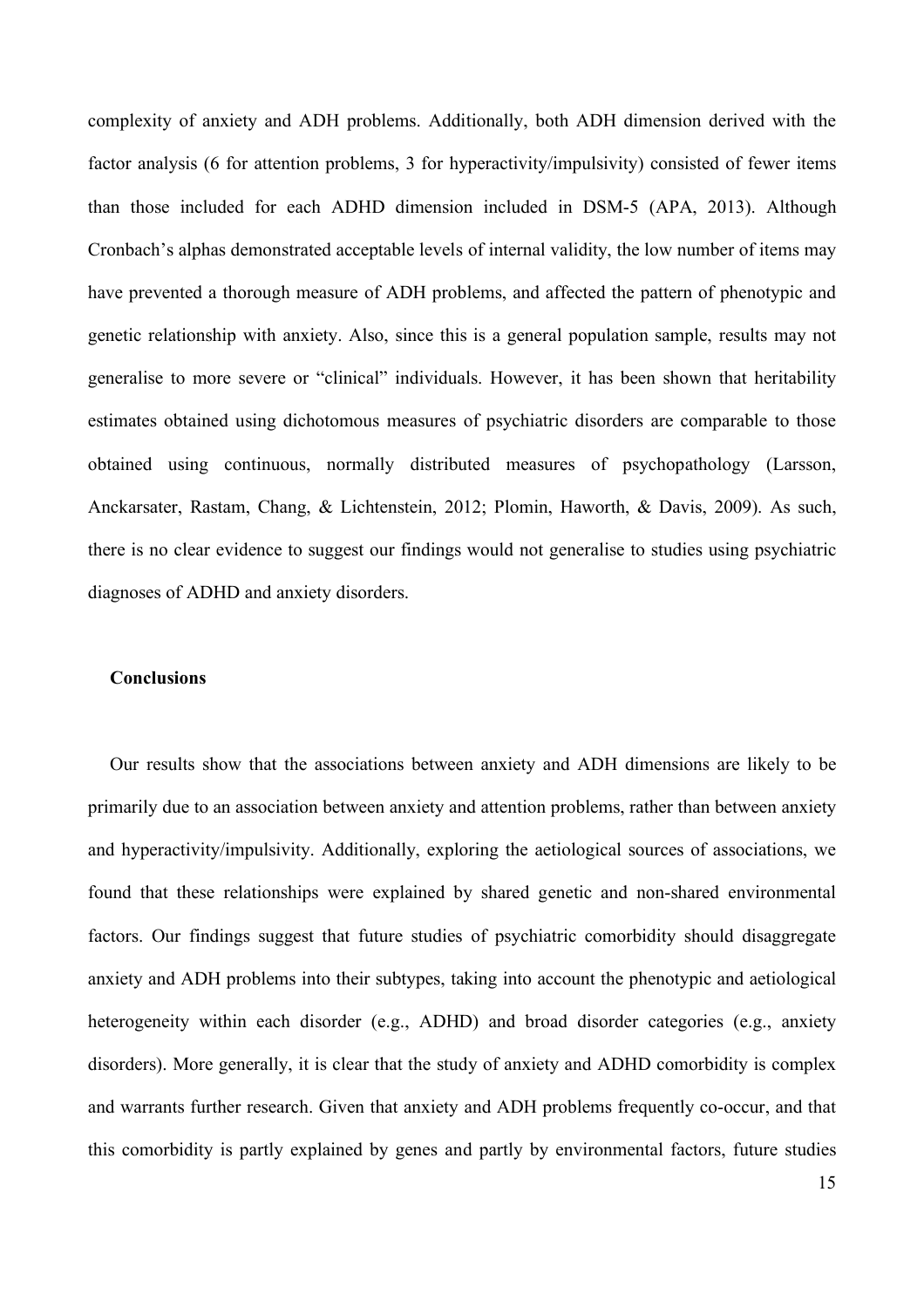should expand these results investigating the mechanisms underlying the genetic and environmental overlap between ADH problems and anxiety subtypes over time. In particular, longitudinal designs may successfully explore the temporal continuity of genetic and environmental influences on anxiety and ADH dimensions, and examine whether this co-occurrence is entirely explained by the same factors acting simultaneously, or whether factors influencing anxiety lead to ADH problems or vice-versa. In turn, this may aid in the development of specific treatment and prevention strategies for individuals with comorbid ADHD and anxiety disorders.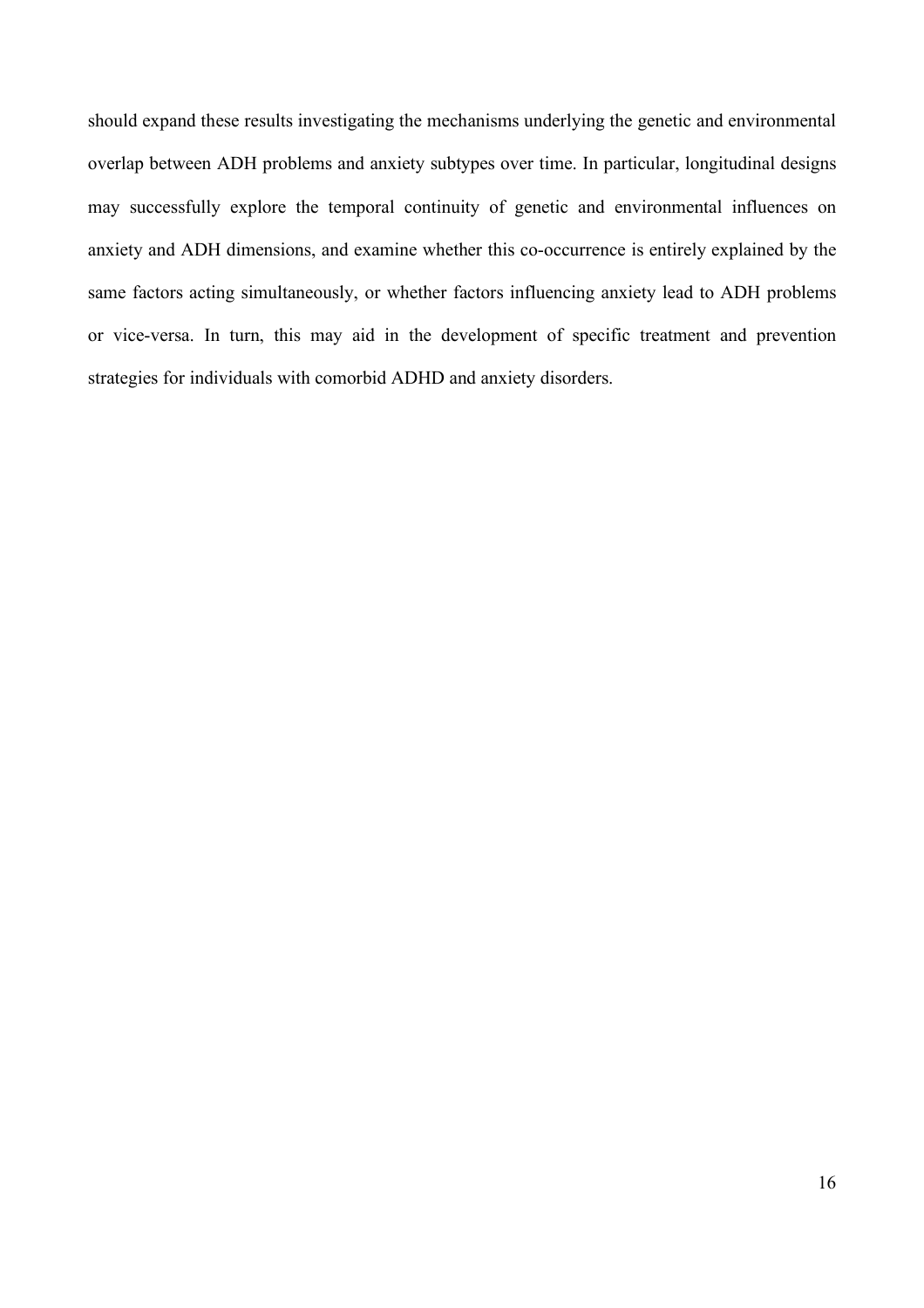## **Key points:**

- Anxiety and ADHD symptoms are highly heterogeneous and often co-occur in adolescence
- Little is known about their phenotypic and aetiological association
- In this study the association between ADH problems and anxiety can be attributed to the attention problems component of ADHD, not hyperactivity/impulsivity
- A considerable proportion of most of the correlations between anxiety subtypes and attention problems is due to substantial genetic overlap
- High heterogeneity within disorders should be considered to better understand the nature of co-occurrence between disorders.

**Acknowledgments** We thank the families for their participation as well as numerous staff and students involved with the G1219 project. Waves 1–3 of the G1219 study were supported by the W T Grant Foundation, the University of London Central Research Fund and a Medical Research Council (MRC) Training Fellowship and Career Development Award (to T.C.E.). G.M. is supported by a doctoral studentship from the MRC Social, Genetic Developmental Psychiatry Centre, Institute of Psychiatry, King's College London. T.A.M. is supported by the Leverhulme Trust (RPG-210). The authors declare no conflicts of interests.

**Correspondence to**: Tom A. McAdams, MRC Social, Genetic and Developmental Psychiatry Centre, King's College London, Institute of Psychiatry, De Crespigny Park, London SE5 8AF, UK. Email: tom.mcadams@kcl.ac.uk.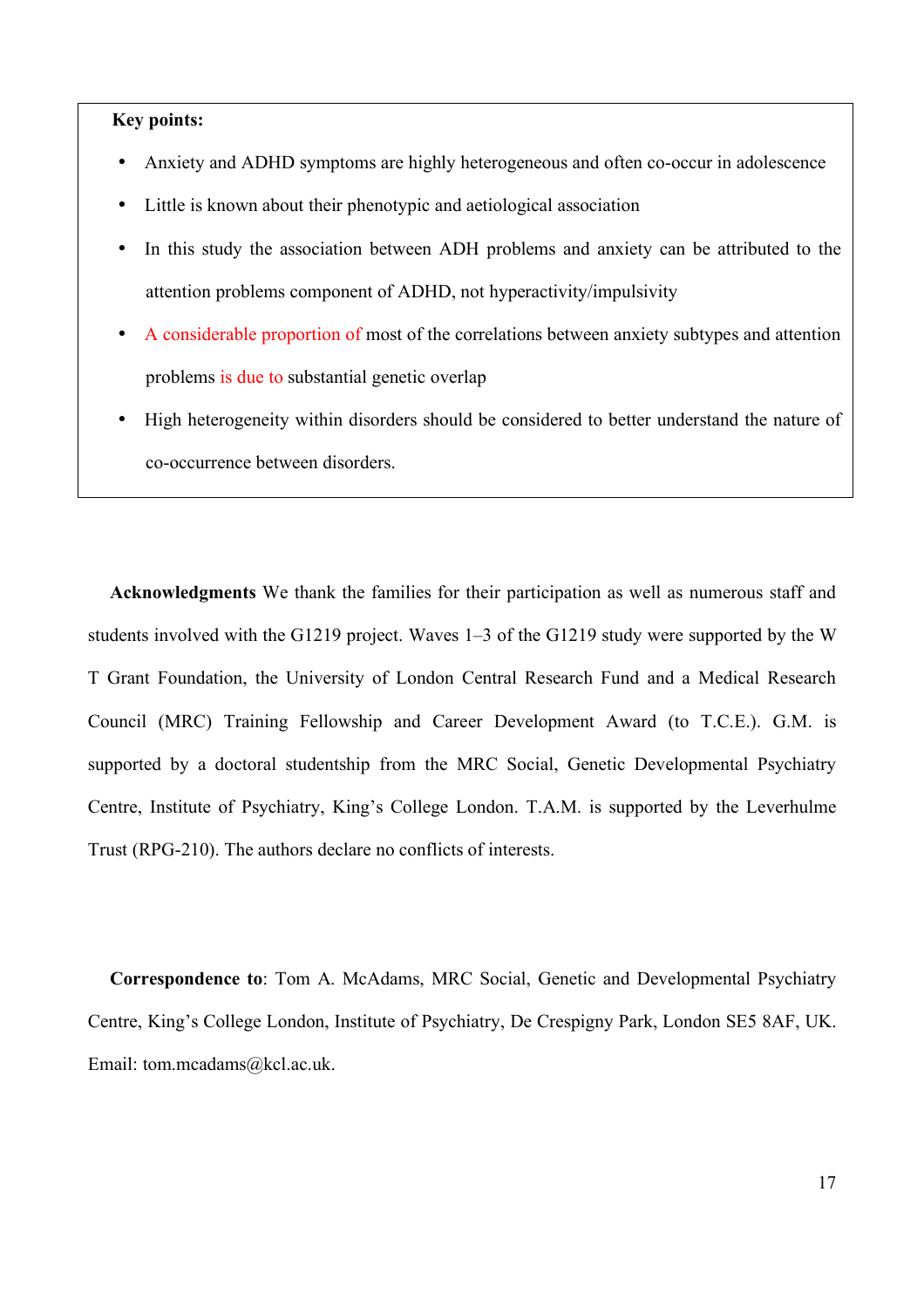#### **References**

Achenbach, T. M. (1991). *Manual for the CBCL/4-18 and 1991 Profile*. Burlington, VT: University of Vermont.

Achenbach, T. M., & Rescorla, L. A. (2001). *Manual for the ASEBA Child Behavior Checklist for ages 6–18*. Research Center for Children, Youth, and Families. Burlington, VT: University of Vermont.

American Psychiatric Association. (2013). *Diagnostic and statistical manual of mental disorders* (5th ed.). Arlington, VA: American Psychiatric Publishing.

Asherson, P. (2005). Clinical assessment and treatment of attention deficit hyperactivity disorder in adults. *Expert Review of Neurotherapeutics, 5*(4), 525-539.

Bagdy, G., & Juhasz, G. (2013). Biomarkers for personalised treatment in psychiatric diseases. *Expert Opinion on Medical Diagnostics, 7*(5), 417-422.

Beck, A. T., & Clark, D. A. (1997). An information processing model of anxiety: automatic and strategic processes. *Behaviour Research and Therapy, 35*(1), 49-58.

Beesdo, K., Knappe, S., & Pine, D. S. (2009). Anxiety and anxiety disorders in children and adolescents: developmental issues and implications for DSM-V. *Psychiatric Clinics of North America, 32*(3), 483-524.

Biederman, J., Newcorn, J., & Sprich, S. (1991). Comorbidity of attention deficit hyperactivity disorder with conduct, depressive, anxiety, and other disorders. *American Journal of Psychiatry, 148*(5), 564-577.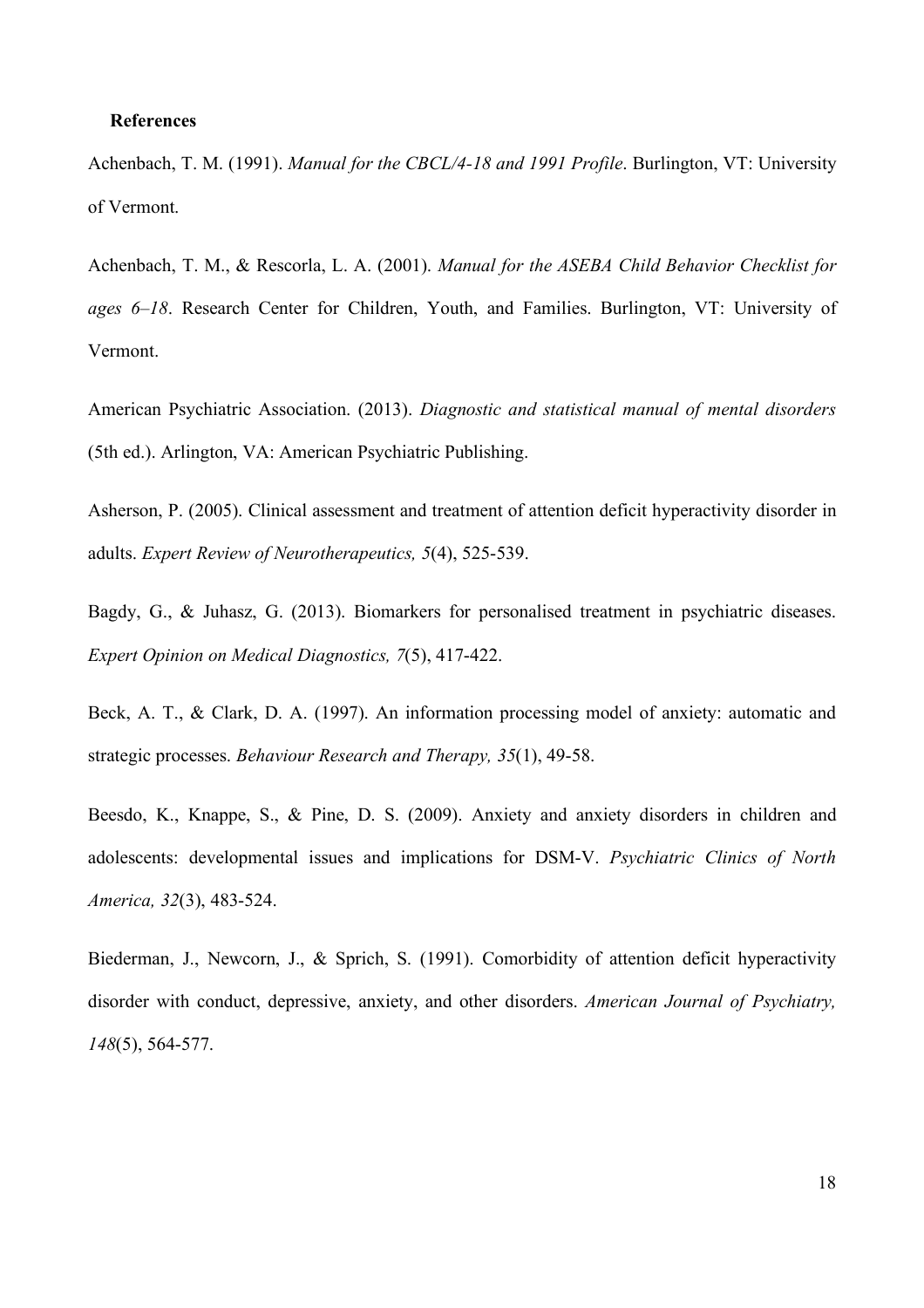Boker, S., Neale, M., Maes, H., Wilde, M., Spiegel, M., Brick, T., Spies, J., Estabrook, R., Kenny, S., Bates, T., Mehta, P. & Fox, J. (2011). OpenMx: An Open Source Extended Structural Equation Modeling Framework. *Psychometrika, 76*, 306-317.

Bowen, R., Chavira, D. A., Bailey, K., Stein, M. T., & Stein, M. B. (2008). Nature of anxiety comorbid with attention deficit hyperactivity disorder in children from a pediatric primary care setting. *Psychiatry Research, 157*(1-3), 201-209.

Chang, Z., Lichtenstein, P., Asherson, P. J., & Larsson, H. (2013). Developmental twin study of attention problems: high heritabilities throughout development. *JAMA Psychiatry, 70*(3), 311-318.

Cisler, J. M., & Koster, E. H. W. (2010). Mechanisms of attentional biases towards threat in anxiety disorders: An integrative review. *Clinical Psychology Review, 30*(2), 203-216.

Cohen, D. J., Dibble, E., Grawe, J. M., & Pollin, W. (1975). Reliably separating identical from fraternal twins. *Archives of General Psychiatry, 32*(11), 1371-1375.

Eley, T. C. (1997). General genes: A new theme in developmental psychopathology. *Current Directions in Psychological Science, 6*(4), 90–95.

Eley, T. C., Bolton, D., O'Connor, T. G., Perrin, S., Smith, P., & Plomin, R. (2003). A twin study of anxiety-related behaviours in pre-school children. *Journal of Child Psychology and Psychiatry, 44*(7), 945-960.

Epstein, J. N., Conners, C. K., Erhardt, D., March, J. S., & Swanson, J. M. (1997). Asymmetrical hemispheric control of visual-spatial attention in adults with attention deficit hyperactivity disorder. *Neuropsychology, 11*(4), 467-473.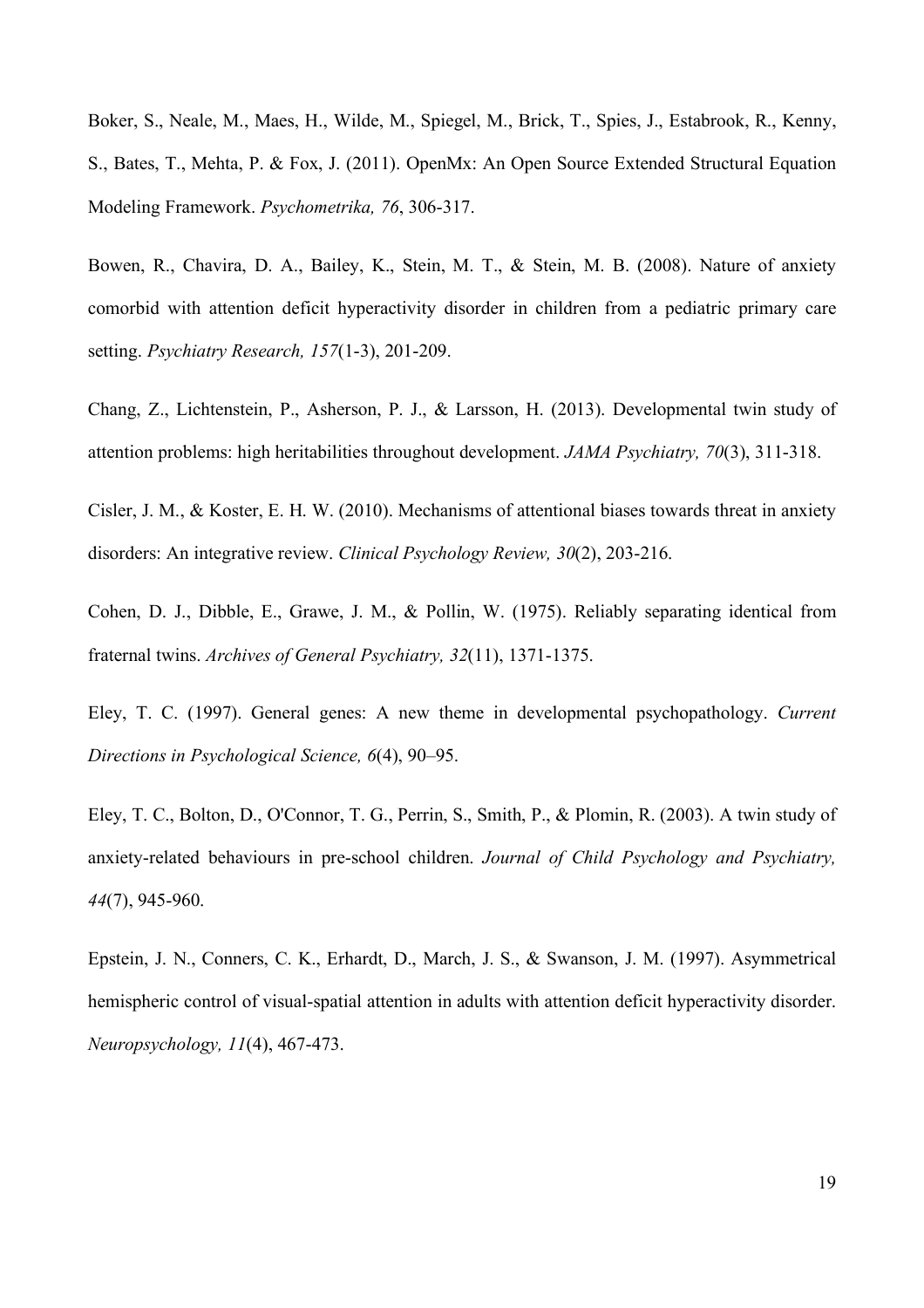Ford, T., Goodman, R., & Meltzer, H. (2003). The British Child and Adolescent Mental Health Survey 1999: the prevalence of DSM-IV disorders. *Journal of the American Academy of Child & Adolescent Psychiatry, 42*(10), 1203-1211.

Gadow, K. D., & Sprafkin, J. (1998). *Adolescent Symptom Inventory 4: Norms Manual.* Stony Brook, NY: Checkmate Plus.

Gregory, A. M., Caspi, A., Moffitt, T. E., Koenen, K., Eley, T. C., & Poulton, R. (2007). Juvenile mental health histories of adults with anxiety disorders. *American Journal of Psychiatry, 164*(2), 301-308.

Greven, C. U., Rijsdijk, F. V., & Plomin, R. (2011). A twin study of ADHD symptoms in early adolescence: hyperactivity-impulsivity and inattentiveness show substantial genetic overlap but also genetic specificity. *Journal of Abnormal Child Psychology, 39*(2), 265-275.

Hettema, J. M., Prescott, C. A., Myers, J. M., Neale, M. C., & Kendler, K. S. (2005). The structure of genetic and environmental risk factors for anxiety disorders in men and women. *Archives of General Psychiatry, 62*(2), 182-189.

Kendler, K. S., Prescott, C. A., Myers, J., & Neale, M. C. (2003). The structure of genetic and environmental risk factors for common psychiatric and substance use disorders in men and women. *Archives of General Psychiatry, 60*(9), 929-937.

Kessler, R. C., Berglund, P., Demler, O., Jin, R., Merikangas, K. R., & Walters, E. E. (2005). Lifetime prevalence and age-of-onset distributions of DSM-IV disorders in the National Comorbidity Survey Replication. *Archives of General Psychiatry, 62*(6), 593-602.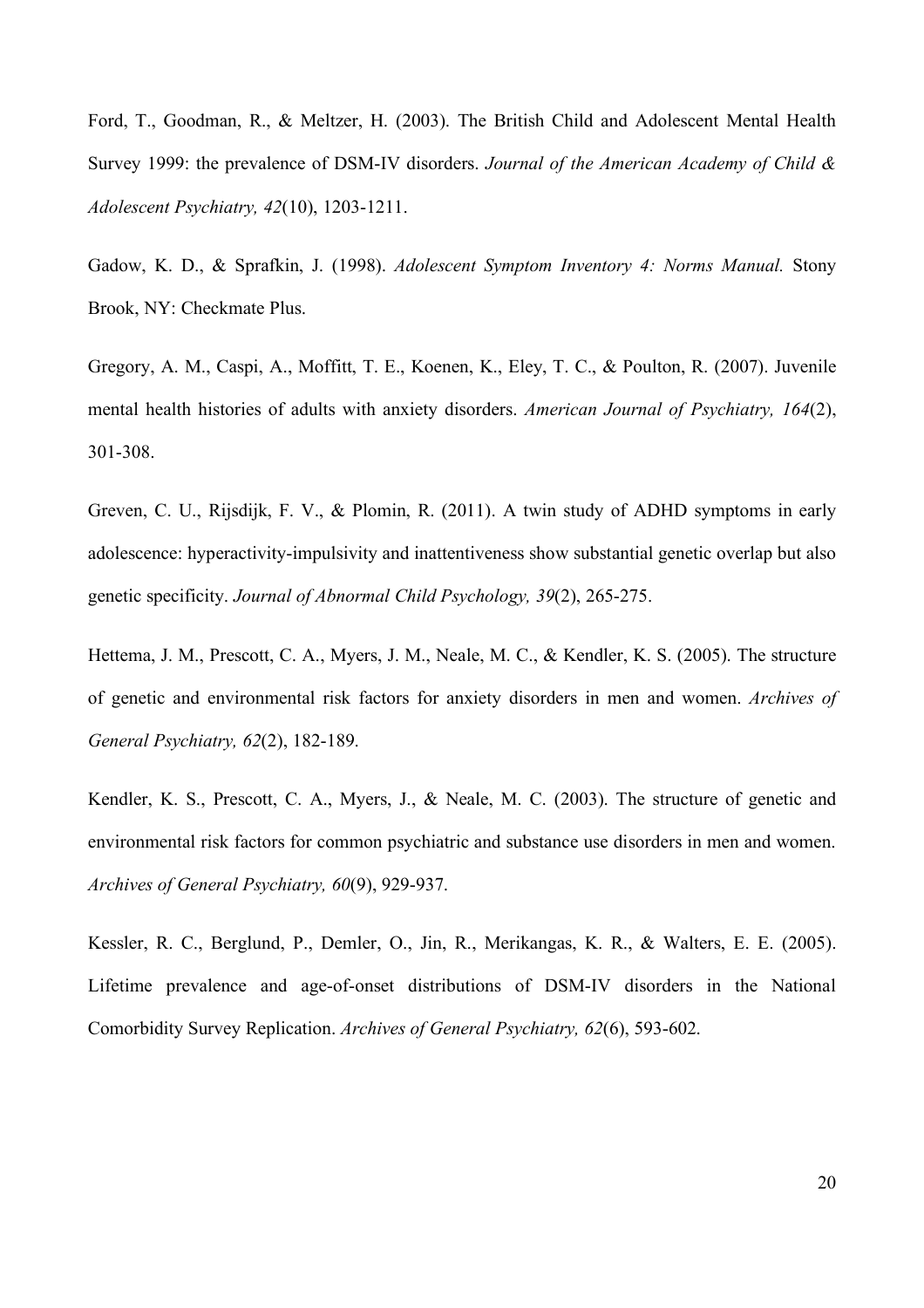Kieling, C., Kieling, R. R., Rohde, L. A., Frick, P. J., Moffitt, T., Nigg, J. T., Tannock, R., & Castellanos, F. X. (2010). The age at onset of attention deficit hyperactivity disorder. *American Journal of Psychiatry, 167*(1), 14-16.

Kovas, Y., & Plomin, R. (2006). Generalist genes: implications for the cognitive sciences. *Trends in Cognitive Sciences, 10*(5), 198-203.

Lahey, B. B., Rathouz, P. J., Van Hulle, C., Urbano, R. C., Krueger, R. F., Applegate, B., Garriock, H. A., Chapman, D. A., & Waldman, I. D. (2008). Testing structural models of DSM-IV symptoms of common forms of child and adolescent psychopathology. *Journal of Abnormal Child Psychology, 36*(2), 187-206.

Larsson, H., Anckarsater, H., Rastam, M., Chang, Z., & Lichtenstein, P. (2012). Childhood attention-deficit hyperactivity disorder as an extreme of a continuous trait: a quantitative genetic study of 8,500 twin pairs. *Journal of Child Psychology and Psychiatry, 53*(1), 73-80.

Larsson, H., Asherson, P., Chang, Z., Ljung, T., Friedrichs, B., Larsson, J. O., & Lichtenstein, P. (2013). Genetic and environmental influences on adult attention deficit hyperactivity disorder symptoms: a large Swedish population-based study of twins. *Psychological Medicine, 43*(1), 197- 207.

Lau, J. Y., Gregory, A. M., Goldwin, M. A., Pine, D. S., & Eley, T. C. (2007). Assessing geneenvironment interactions on anxiety symptom subtypes across childhood and adolescence. *Development and Psychopathology, 19*(4), 1129-1146.

Lehmann, E. L., & D'Abrera, H. (1975). *Nonparametrics: statistical methods based on ranks* (Vol. 351): Holden-Day San Francisco.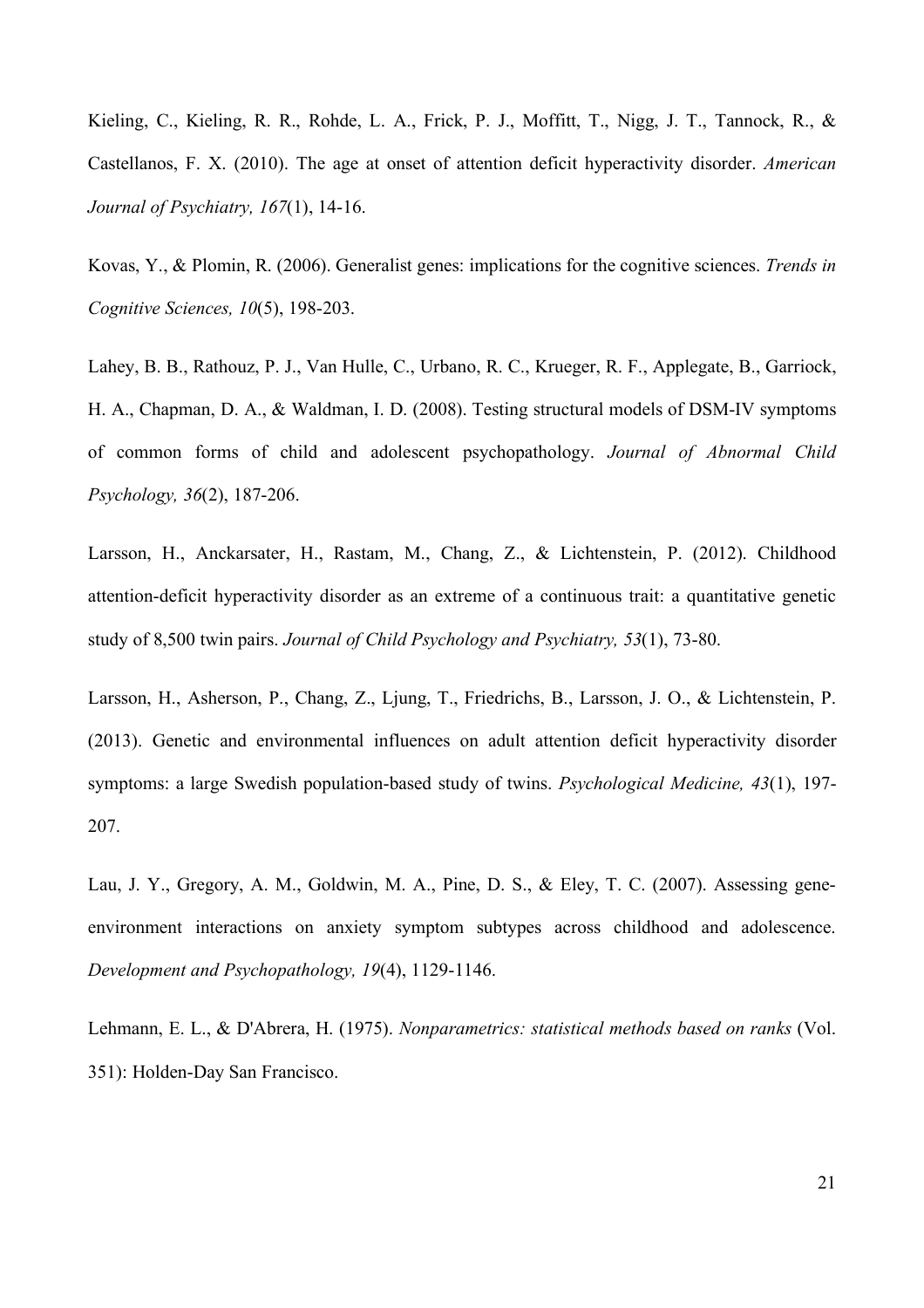Lewinsohn, P. M., Holm-Denoma, J. M., Small, J. W., Seeley, J. R., & Joiner, T. E., Jr. (2008). Separation anxiety disorder in childhood as a risk factor for future mental illness. *Journal of the American Academy of Child & Adolescent Psychiatry, 47*(5), 548-555.

Loehlin, J. C. (1996). The Cholesky approach: A cautionary note. *Behavior Genetics, 26*(1), 65-69.

McAdams, T. A., Gregory, A. M., Rowe, R., Zavos, H. M., Barclay, N. L., Lau, J. Y., Maughan, B.,  $\&$  Eley, T. C. (2013). The Genesis 12-19 (G1219) Study: a twin and sibling study of geneenvironment interplay and adolescent development in the UK. *Twin Research and Human Genetics, 16*(1), 134-143.

McGue, M., & Bouchard, T. J., Jr. (1984). Adjustment of twin data for the effects of age and sex. *Behavioral Genetics, 14*(4), 325-343.

McLaughlin, E. N., Stewart, S. H., & Taylor, S. (2007). Childhood anxiety sensitivity index factors predict unique variance in DSM-IV anxiety disorder symptoms. *Cognitive Behaviour Therapy, 36*(4), 210-219.

McLoughlin, G., Ronald, A., Kuntsi, J., Asherson, P., & Plomin, R. (2007). Genetic support for the dual nature of attention deficit hyperactivity disorder: substantial genetic overlap between the inattentive and hyperactive-impulsive components. *Journal of Abnormal Child Psychology, 35*(6), 999-1008.

Meltzer, H., Gatward, R., Goodman, R., & Ford, T. (2000). *Mental health of children and adolescents in Great Britain.* London: The Stationary Office.

Merwood, A., Greven, C. U., Price, T. S., Rijsdijk, F., Kuntsi, J., McLoughlin, G., Larsson, H., & Asherson, P. J. (2013). Different heritabilities but shared etiological influences for parent, teacher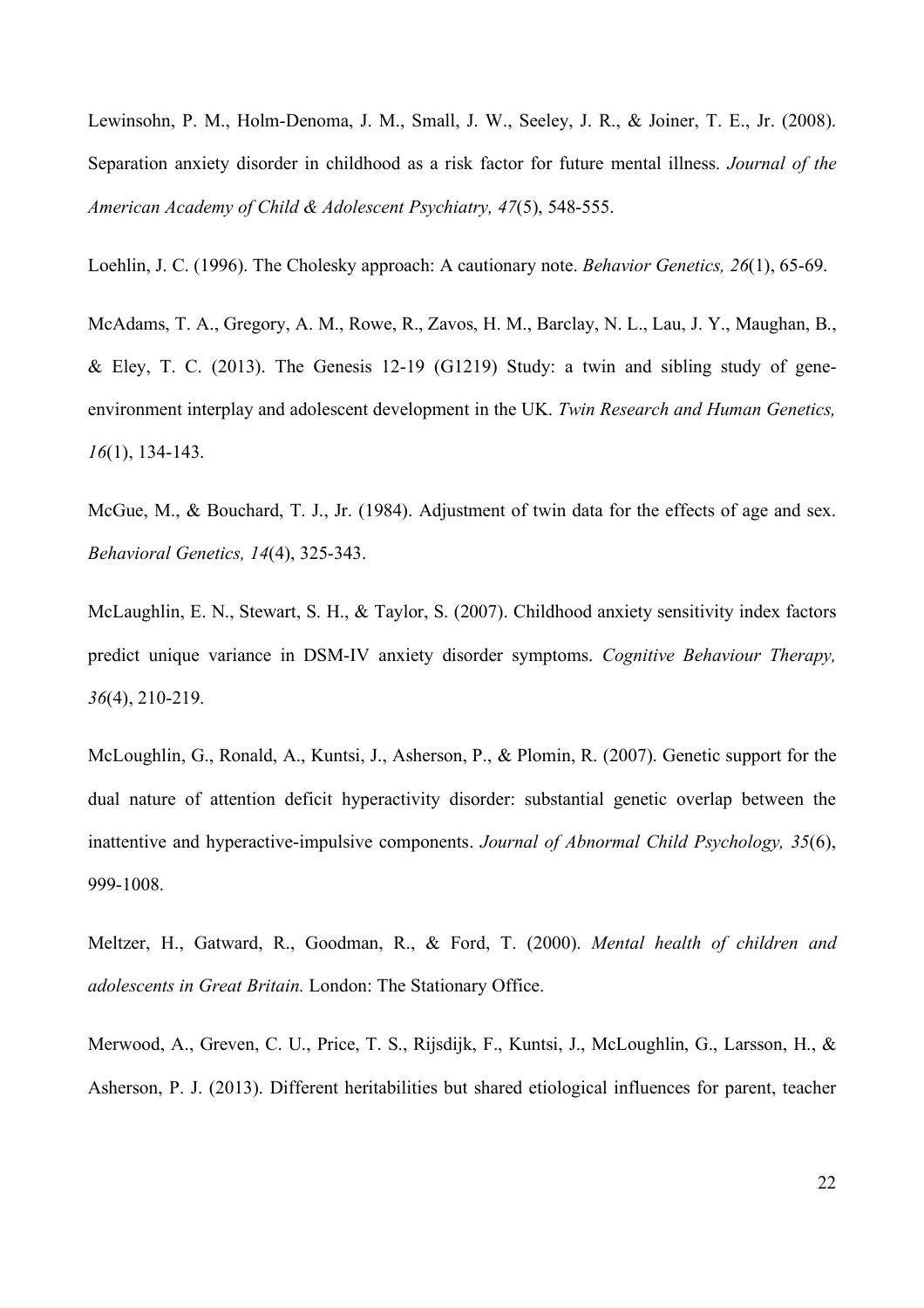and self-ratings of ADHD symptoms: an adolescent twin study. *Psychological Medicine, 43*(09), 1973-1984.

Moruzzi, S., Rijsdijk, F., & Battaglia, M. (2014). A twin study of the relationships among inattention, hyperactivity/impulsivity and sluggish cognitive tempo problems. *Journal of Abnormal Child Psychology, 42*(1), 63-75.

Ogliari, A., Spatola, C. A., Pesenti-Gritti, P., Medda, E., Penna, L., Stazi, M. A., Battaglia, M., & Fagnani, C. (2010). The role of genes and environment in shaping co-occurrence of DSM-IV defined anxiety dimensions among Italian twins aged 8-17. *Journal of Anxiety Disorders, 24*(4), 433-439.

Pliszka, S. R. (1992). Comorbidity of attention-deficit hyperactivity disorder and overanxious disorder. *Journal of the American Academy of Child & Adolescent Psychiatry, 31*(2), 197-203.

Plomin, R., Haworth, C. M., & Davis, O. S. (2009). Common disorders are quantitative traits. *Nature Reviews Genetics, 10*(12), 872-878.

Polanczyk, G., Caspi, A., Houts, R., Kollins, S. H., Rohde, L. A., & Moffitt, T. E. (2010). Implications of extending the ADHD age-of-onset criterion to age 12: results from a prospectively studied birth cohort. *Journal of the American Academy of Child & Adolescent Psychiatry, 49*(3), 210-216.

Ramsawh, H. J., Chavira, D. A., & Stein, M. B. (2010). Burden of anxiety disorders in pediatric medical settings: prevalence, phenomenology, and a research agenda. *Archives of Pediatrics and Adolescent Medicine, 164*(10), 965-972.

Rijsdijk, F. V., & Sham, P. C. (2002). Analytic approaches to twin data using structural equation models. *Briefings in Bioinformatics, 3*(2), 119-133.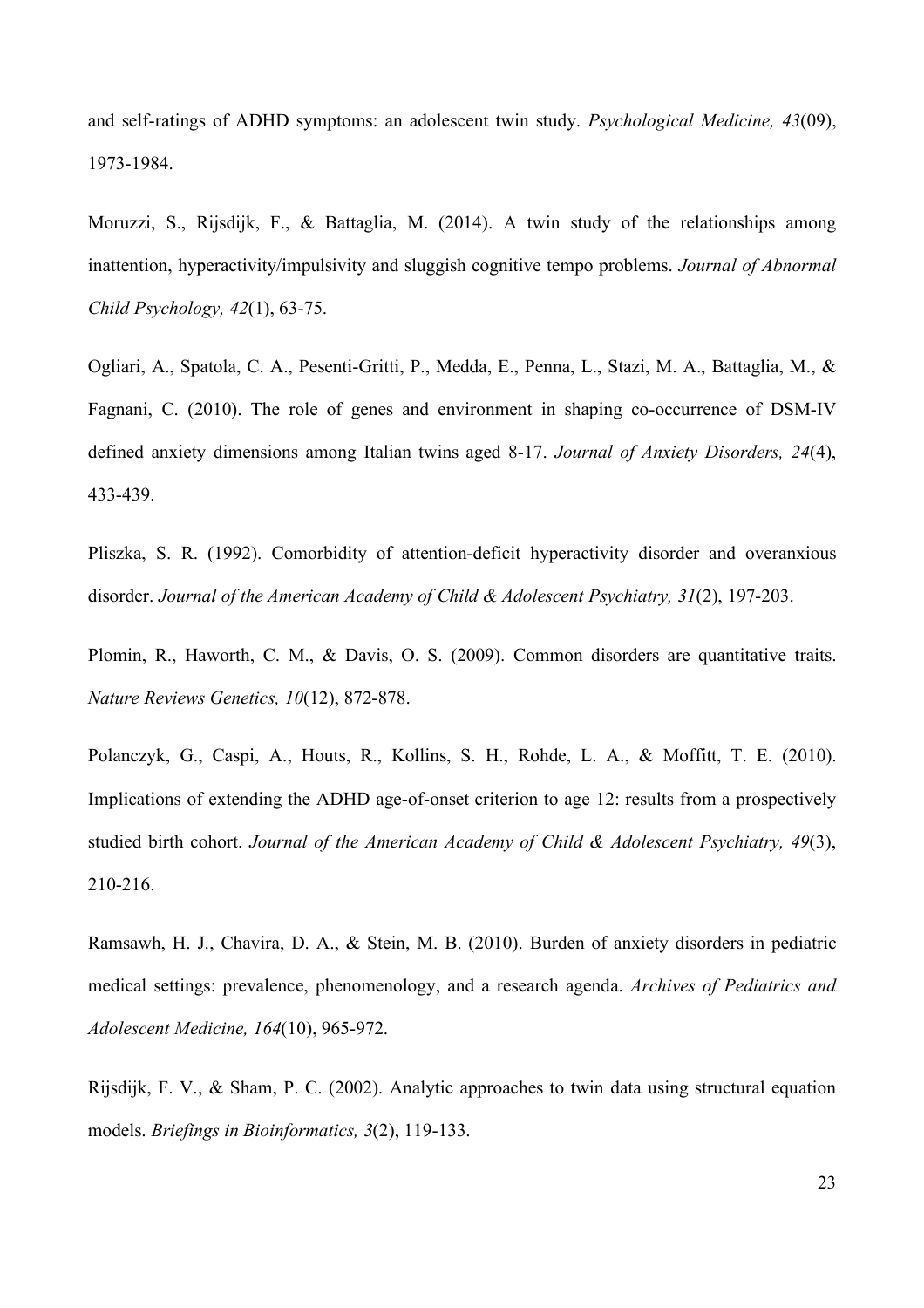Schmitz, S., & Mrazek, D. A. (2001). Genetic and environmental influences on the associations between attention problems and other problem behaviors. *Twin Research, 4*(6), 453-458.

Sham, P. C., Sterne, A., Purcell, S., Cherny, S., Webster, M., Rijsdijk, F., Asherson, P., Ball, D., Craig, I., Eley, T., Goldberg, D., Gray, J., Mann, A., Owen, M., & Plomin, R. (2000). GENESiS: creating a composite index of the vulnerability to anxiety and depression in a community-based sample of siblings. *Twin Research, 3*(04), 316-322.

Spence, S. H. (1997). Structure of anxiety symptoms among children: a confirmatory factor-analytic study. *Journal of Abnormal Child Psychology, 106*(2), 280-297.

StataCorp (2007). *Stata Statistical Software: Release 10.* College Station, TX: Stata Corporation.

Vance, A., Harris, K., Boots, M., Talbot, J., & Karamitsios, M. (2003). Which anxiety disorders may differentiate attention deficit hyperactivity disorder, combined type with dysthymic disorder from attention deficit hyperactivity disorder, combined type alone? *Australian & New Zealand Journal of Psychiatry, 37*(5), 563-569.

Zavos, H. M., Rijsdijk, F. V., Gregory, A. M., & Eley, T. C. (2010). Genetic influences on the cognitive biases associated with anxiety and depression symptoms in adolescents. *Journal of Affective Disorders, 124*(1-2), 45-53.

Waszczuk, M. A., Zavos, H. M. S., Gregory, A. M., & Eley, T. C. (2014). The phenotypic and genetic structure of depression and anxiety disorder symptoms in childhood, adolescence and young adulthood. *JAMA Psychiatry.* Advance online publication. doi:10.1001/jamapsychiatry.2014.655

Willcutt, E. G., Nigg, J. T., Pennington, B. F., Solanto, M. V., Rohde, L. A., Tannock, R., Loo, S. K., Carlson, C. L., McBurnett, K., & Lahey, B. B. (2012). Validity of DSM-IV attention